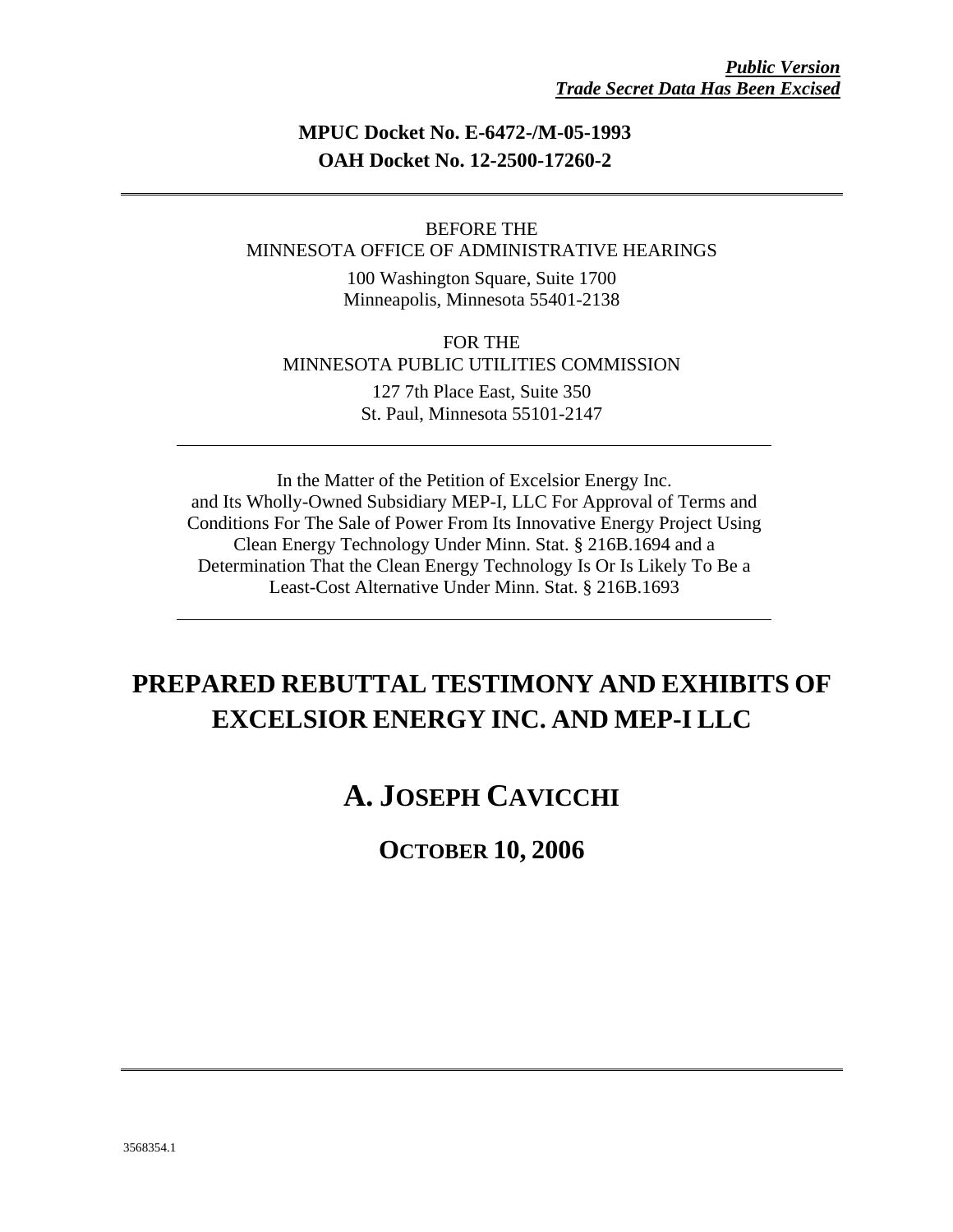| 1            |              | <b>EXCELSIOR ENERGY, INC.</b>                                                                |
|--------------|--------------|----------------------------------------------------------------------------------------------|
| $\mathbf{2}$ |              | BEFORE THE MINNESOTA PUBLIC UTILITIES COMMISSION                                             |
| 3            |              | PREPARED REBUTTAL TESTIMONY OF                                                               |
| 4            |              | A. JOSEPH CAVICCHI                                                                           |
|              |              |                                                                                              |
| 5            | I.           | <b>INTRODUCTION AND QUALIFICATIONS</b>                                                       |
| 6            | Q            | Please state your name.                                                                      |
| 7            | $\mathbf{A}$ | My name is A. Joseph Cavicchi.                                                               |
| 8            | Q            | By whom are you employed and what is your position?                                          |
| 9            | $\mathbf{A}$ | I am employed by Lexecon, an FTI Company, as a Managing Director. Lexecon                    |
| 10           |              | is an economics and financial consulting firm that provides corporations, law firms, and     |
| 11           |              | government agencies with clear analysis of complex economic and financial issues for         |
| 12           |              | use in legal and regulatory proceedings and in strategic decision-making. Lexecon is         |
| 13           |              | actively involved in a wide variety of matters that can arise in the areas of economics and  |
| 14           |              | Our practice areas include energy and environmental economics, antitrust,<br>finance.        |
| 15           |              | securities, damages, intellectual property, as well as business consulting and public policy |
| 16           |              | analysis.                                                                                    |
| 17           | Q            | For whom are you testifying?                                                                 |
| 18           | $\mathbf{A}$ | I am testifying on behalf of MEP-I LLC and Excelsior Energy, Inc. ("Excelsior"),             |
| 19           |              | the developers of the Mesaba Energy Project ("Mesaba" or the "Project").                     |
| 20           | Q            | Please summarize your professional and educational background.                               |
| 21           | $\mathbf{A}$ | I provide economic analysis and expert testimony in various state and federal                |
| 22           |              | regulatory proceedings related to electricity markets. Throughout my entire career I have    |
| 23           |              | been directly involved with corporations, institutions, and state and federal government     |
|              |              |                                                                                              |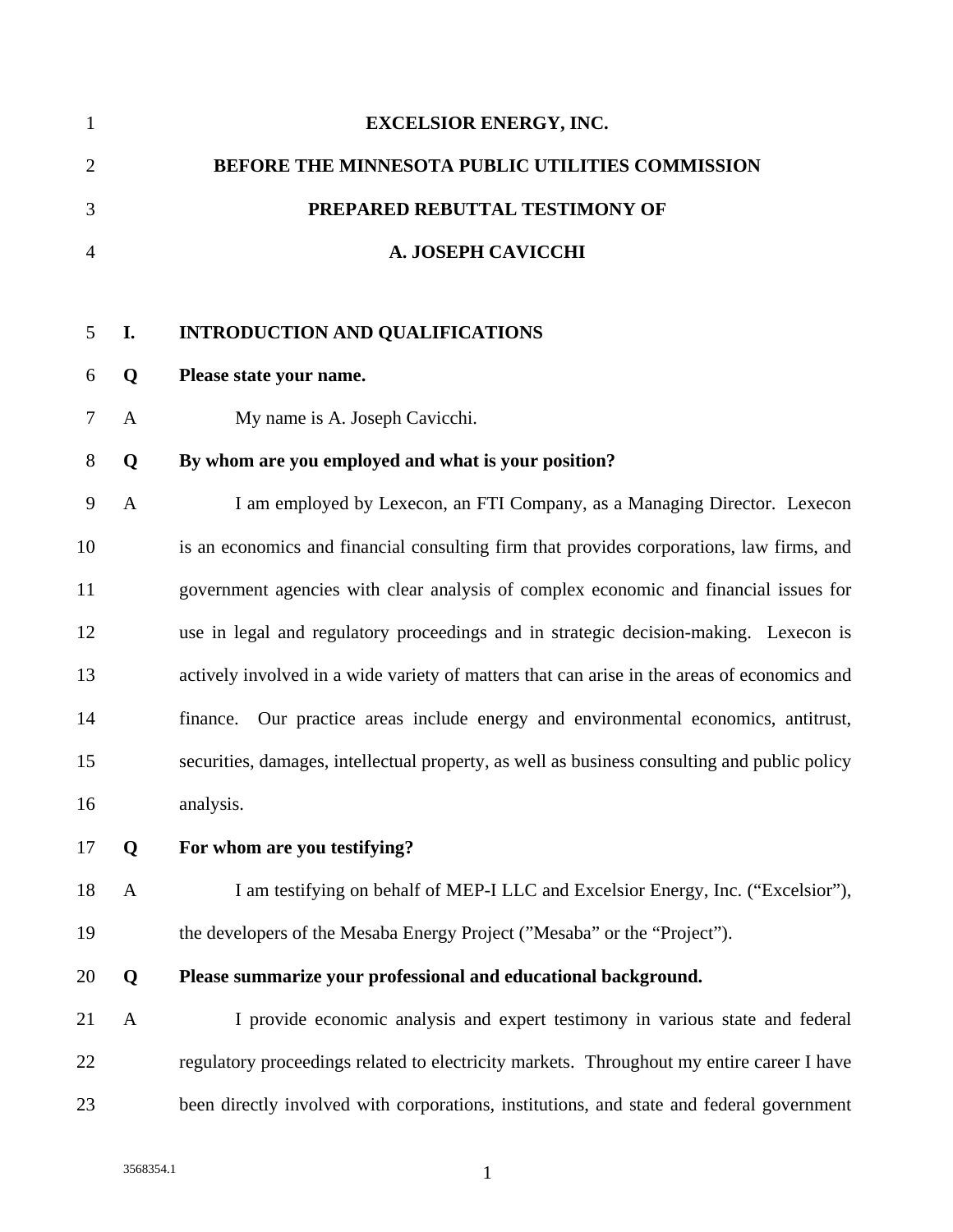1 regulation in relation to the electricity industry. During the past decade I have been 2 working exclusively in the regulation of the electricity industry, and in particular carrying 3 out quantitative modeling of wholesale electricity markets. I provide extensive 4 regulatory and strategic advice, as well as analytical support, to electricity generation and 5 distribution companies. The assignments combine extensive knowledge of wholesale 6 market operations with general economic theory of contracting and electricity generation 7 plant dispatch in order to provide companies with a rigorous approach to wholesale 8 market analysis. I hold Masters degrees in Technology and Policy and in Environmental 9 Engineering from the Massachusetts Institute of Technology and Tufts University, 10 respectively. I am also a Registered Professional Engineer in the Commonwealth of 11 Massachusetts. My curriculum vitae is attached as Exhibit \_\_ (AJC-1).

#### 12 **Q Please describe your background as it relates to this proceeding.**

13 A Throughout my career I have been involved in modeling electricity systems and 14 assessing policy affecting the industrial organization of the industry. In practically all 15 instances, modeling of the electricity industry involves considering least-cost system 16 expansion under uncertainty, an issue in this proceeding.

#### 17 **II. PURPOSE OF TESTIMONY**

#### 18 **Q What is the purpose of your testimony in this proceeding?**

- 19 A The purpose of my testimony is to rebut various analyses presented in this 20 proceeding in response to Excelsior's filing.
- 21 **Q What is the scope of your testimony?**
- 22 A My testimony first examines the evolution of integrated resource plans ("IRPs") 23 developed for Northern States Power Company ("NSP") d/b/a Xcel Energy's northern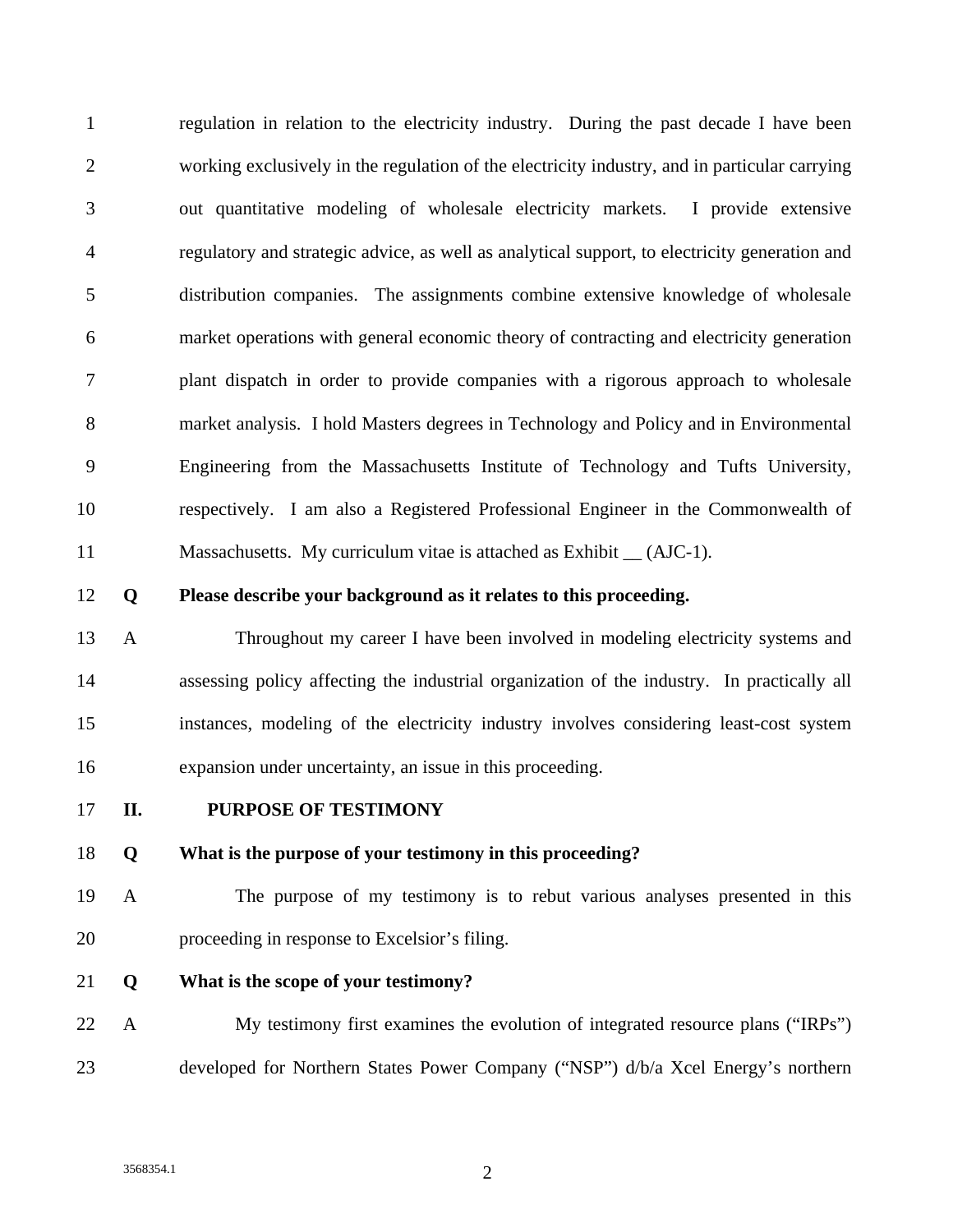1 system ("NSP" or the "Company"), which is composed of Northern States Power 2 Company-Minnesota and Northern States Power Company-Wisconsin. In particular, I 3 have evaluated system expansion plans submitted by NSP during recent years and 4 compared those with the System Impact Analysis Direct Testimony and Schedules filed 5 by NSP witness Elizabeth M. Engelking ("Engelking Direct Testimony"). As part of this 6 evaluation I focus in particular on the primary type of fuel NSP has determined is most 7 appropriate to fuel its power production during the next several years, and how the fuel 8 NSP has relied on for its proposed capacity expansion plans has shifted from coal to 9 natural gas.

10 Second, I present revised versions of the Hervey Direct Testimony rate impact 11 analyses.

12 Finally, I have reviewed and compared the results presented in the Engelking 13 Direct Testimony and the Direct Testimony and Schedules of NSP witness Mark A. 14 Hervey ("Hervey Direct Testimony") to the analytical results provided by NSP in the 15 form of system impact studies ("Strategist" runs). I explain various differences in the 16 system impact study results and the fact that the testimonial tabulations cannot be 17 matched to the Strategist results.

18 **Q What have you done to prepare your testimony?** 

19 A I have studied the Engelking Direct Testimony and Hervey Direct Testimony and 20 any associated workpapers provided with the testimonies. I have also researched and 21 studied various other NSP IRPs and annual filings submitted over the last few years. I 22 have gathered from these materials various data and created exhibits and schedules 23 presented herein to explain what I have observed. Unfortunately, NSP did not provide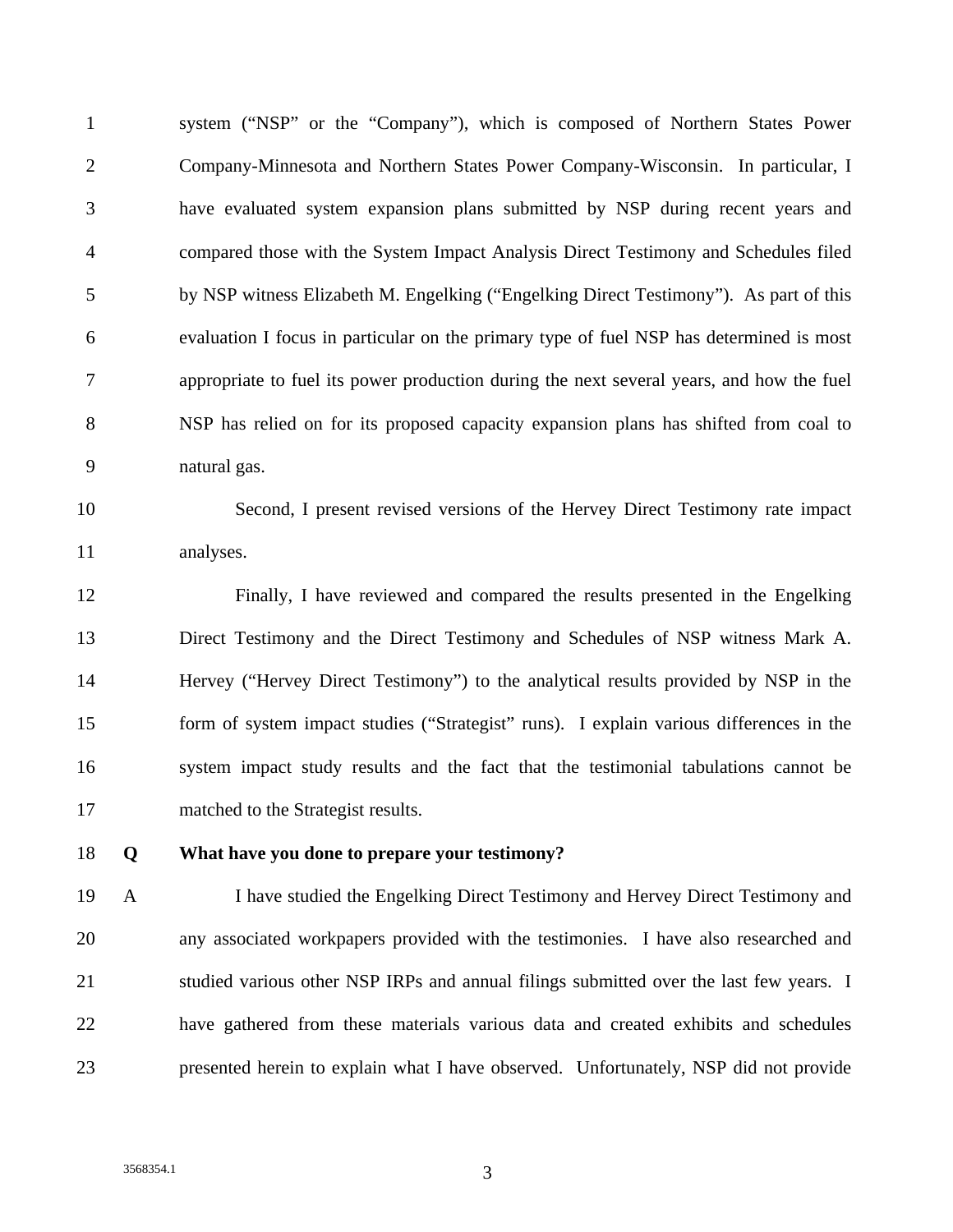1 the Strategist models used in preparing the 2002 Resource Plan and the various versions 2 of the 2004 Resource Plan until October 4, 2006. I therefore have not been able to add to 3 the record in terms of providing analysis of the assumptions made in each of the 4 Strategist runs that underpin the radically shifting expansion plans proposed by NSP 5 between 2002 and the present.

### 6 **Q Please summarize your findings.**

7 A First, comparing the system analyses presented in the Engelking and Hervey 8 Direct Testimonies with recent NSP IRPs leads me to conclude that NSP's analysis to 9 date does not provide a sound basis for determining robust system expansion plans. As I 10 explain herein, NSP's modeling results are ever-changing and inexplicably sensitive to 11 recent changes in underlying analytical input assumptions. Over the past few years, NSP 12 has shifted from recommending an expansion plan that largely relied on coal-fired 13 capacity additions over the next decade to one that essentially exclusively relies on 14 natural gas-fired resources. This shift has occurred over a timeframe when expected 15 future gas prices have risen considerably. These swings in modeling results and shifts in 16 proposed expansion plan are counter-intuitive and call into question the reliability of 17 NSP's analyses.

18 Second, I provide an analysis of the estimated rate impact of the Project to show 19 that the rate impact presented in the Hervey Direct Testimony is based on assumptions, 20 inputs, and modeling results that are provided by Ms. Engelking and represent a distorted 21 and inaccurate representation of actual, expected rate impacts. Moreover, because the 22 supposed results Mr. Hervey relied upon for his analyses are based on faulty 23 assumptions, his conclusions cannot be relied upon. I offer rate impact analyses similar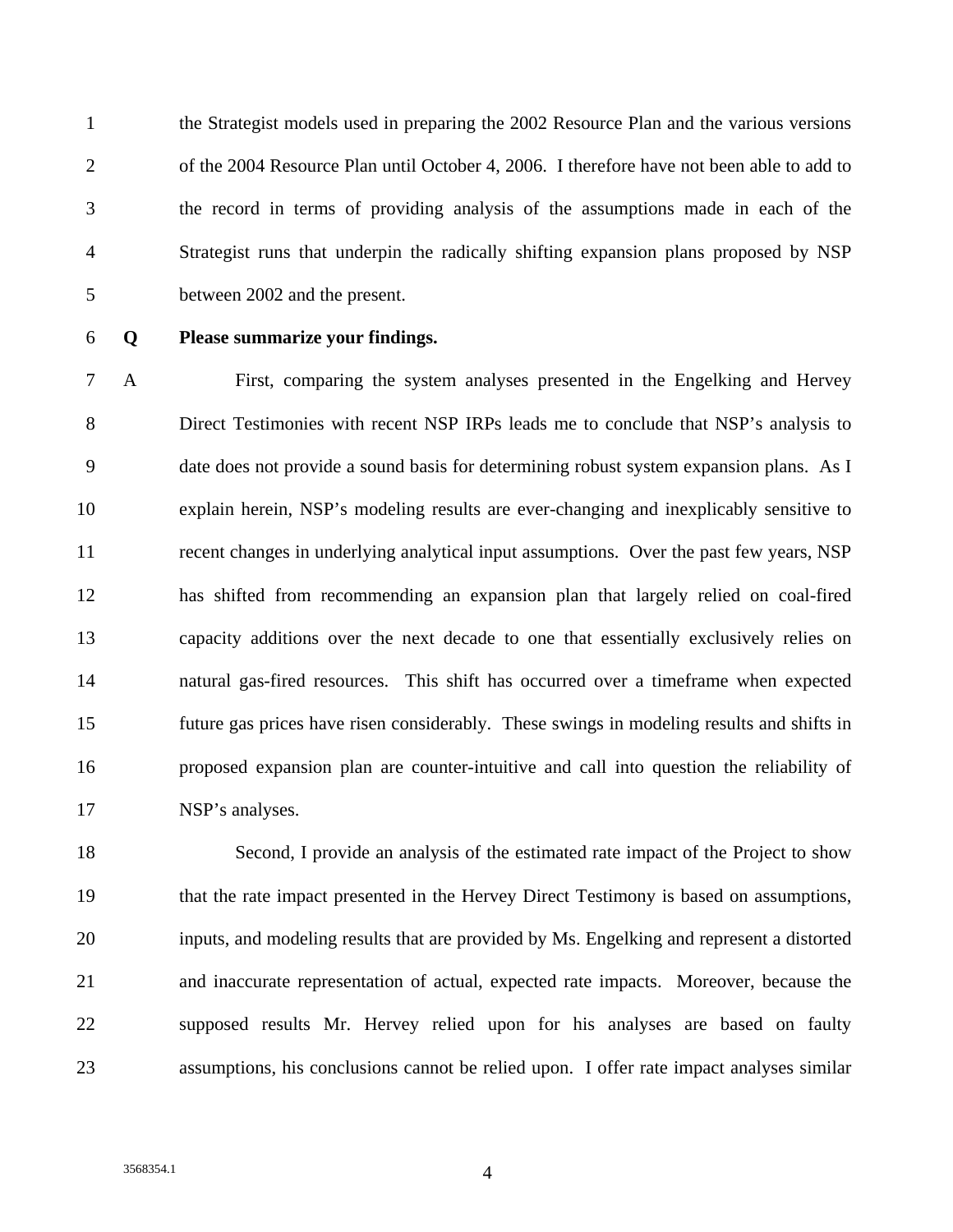1 in form to those provided by Mr. Hervey, but relying on inputs that represent a more 2 accurate representation of the impact of the Mesaba facility on the Company's system. I 3 determine that the expected rate impact is at most negligible.

4 Finally, the results described in the testimony of different NSP witnesses contain 5 inconsistencies between the various witnesses and the very Strategist runs upon which 6 they are basing their testimony. The Engelking and Hervey Direct Testimonies' results 7 are inconsistent with, and cannot be mathematically linked to, the Strategist results 8 provided through discovery.<sup>1</sup> After an extensive and careful review of the support 9 materials provided by Ms. Engelking and Mr. Hervey, our team was unable to 10 successfully link the results provided in their testimonies with the results provided in 11 response to Information Request No. 4, which supposedly is the source of the inputs for 12 the tabulations presented in the testimonies. Careful analysis reflects that adjustments 13 have been "manually" made to the Strategist results by the witnesses that are not 14 explained or even made explicit in their analysis, preventing the corroboration of their 15 testimonies' findings.

#### 16 **III. THE EVOLUTION OF NSP'S IRP EXPANSION PLANS**

## 17 **Q Please describe the NSP IRP expansion plan development process as you**  18 **understand it.**

19 A The goal of sound resource planning is to determine a least-cost approach to 20 expanding electricity production on the NSP system. NSP utilizes a least-cost system 21 expansion planning modeling tool called "Strategist" to establish system expansion plans. 22 NSP gathers together those assumptions required to run the Strategist model, inputs those 23 assumptions into the model, and then utilizes Strategist to produce system expansion

<sup>&</sup>lt;sup>1</sup> Response to Excelsior Information Request No. 4.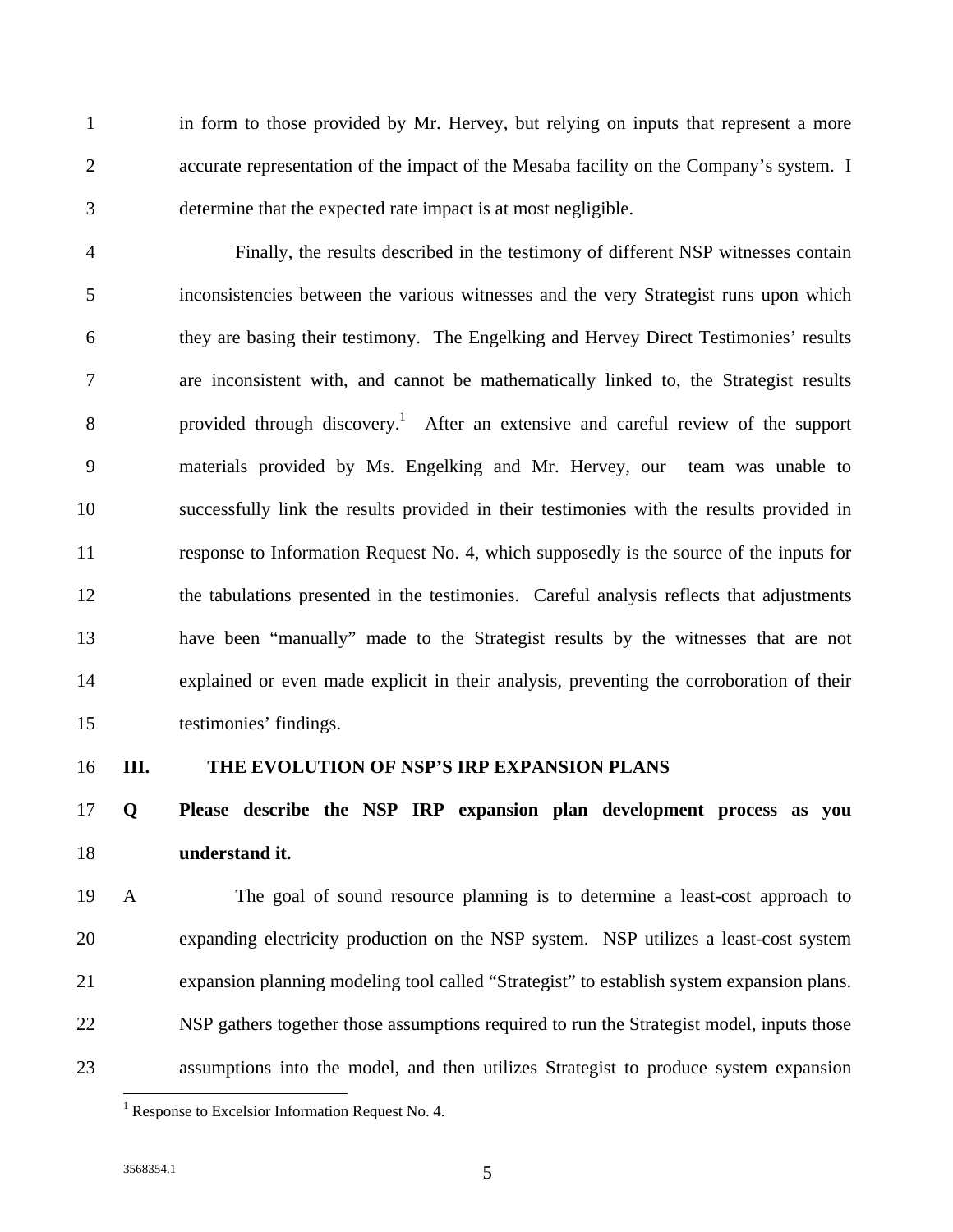1 plans. As is the case with any modeling tool, there are numerous "levers" that can be 2 exercised which impact the results. And as with modeling generally, changes to input 3 assumptions drive the results, and thus it is imperative to scrutinize both inputs and 4 outputs in order to understand how modeling inputs impact modeling outputs. If the 5 model produces counter-intuitive results, the analyst must scrutinize the workings of the 6 model to determine if the results are accurate

## 7 **Q What does sound modeling practice require in terms of understanding how changes**  8 **in model inputs can affect model outputs?**

9 A Models such as Strategist are decision-making tools that often appear as "black-10 boxes." Without an intimate understanding of the underlying modeling algorithms, and 11 how the model inputs affect the model outputs, it can be difficult to become comfortable 12 with the results of various analyses. For example, modeling inputs such as fuel prices, 13 generation plant capital costs, demand level, and energy-consumption forecast levels are 14 subject to considerable uncertainty. Given these uncertainties it is critical that modeling 15 analyses start with reasonable baseline assumptions and then test the impact of reasonable 16 changes in input assumptions on the modeling results. And then, importantly, one must 17 be able to verify how particular changes in input assumptions affect the modeling results 18 and the reasonableness of the magnitude of the changes in results. In addition, in order 19 for an analyst's work to be useful to others, the analyst must provide sufficient 20 worksheets and key assumptions in order for another modeler to understand the key 21 workings of the model and the reported changes in outcomes between various scenarios. 22 Without being able to simply understand how inputs impact outputs, it is nearly 23 impossible to become comfortable with a model.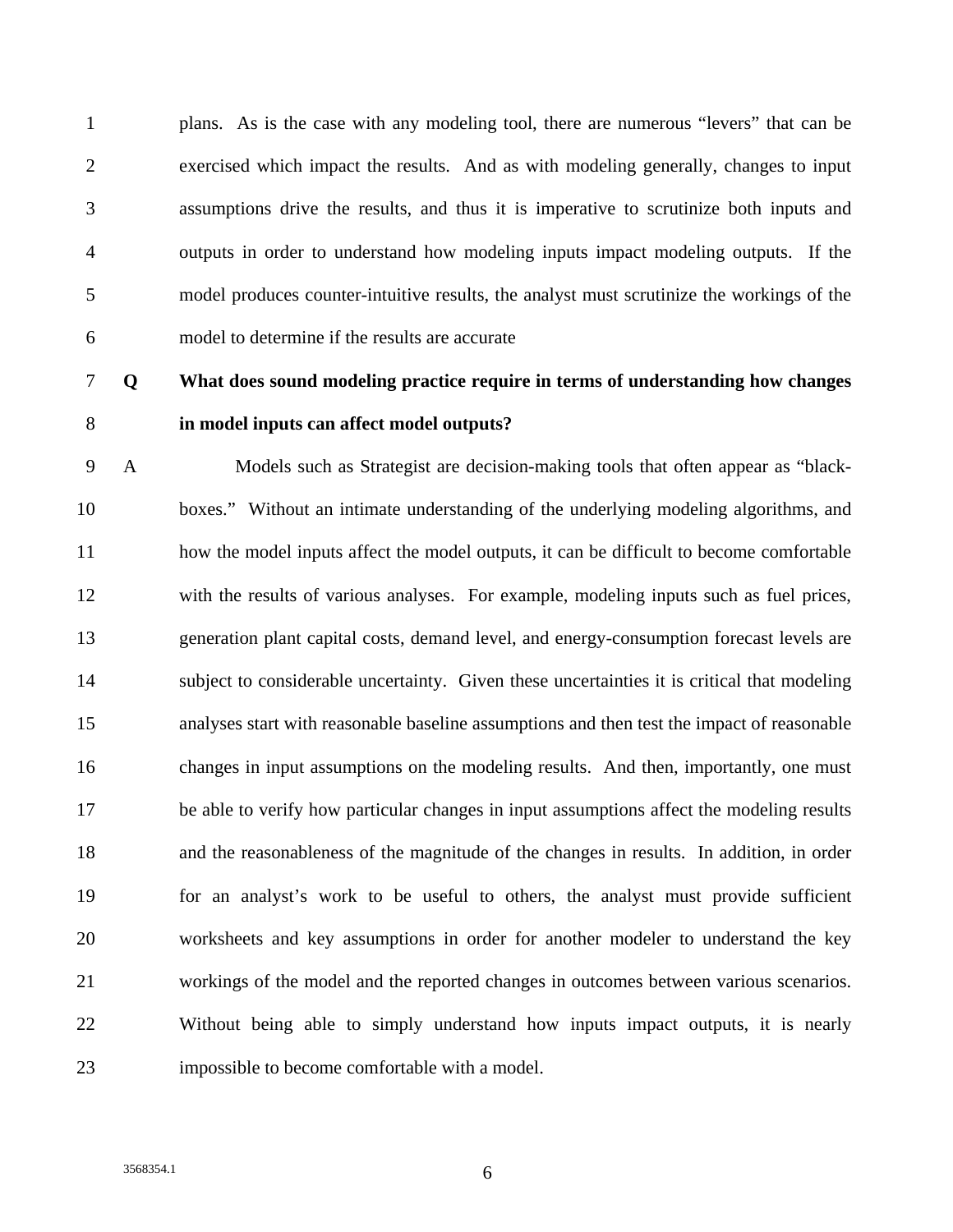1 Once the analyst is comfortable that the baseline model has been properly 2 analyzed and is producing sensible results, then the model is used to test each critical 3 assumption contained in the model against various scenarios to ensure that the resource 4 plan selected is robust under every generally foreseeable scenario. Key drivers in electric 5 utility resource planning are projected capital costs, forecasted fuel prices, load-growth 6 and demand-side management assumptions, forecasted generation and transmission 7 resource availability, emission limits and allowance costs, and likely changes in 8 environmental law.

#### 9 **Q What characterizes NSP's IRP expansion plans' evolution over the past few years?**

10 A NSP's expansion plans are relying almost exclusively on natural gas as the fuel of 11 choice of electricity generation plants over the next decade and beyond. Exhibit  $\Box$ 12 (AJC-2) shows the evolution of NSP's IRP expansion plans since 2002 and clearly 13 exhibits the rather radical shift from an expected reliance on coal-fired generation 14 resources as recently as 2002, to a practically exclusive reliance on natural gas resources 15 as of now. This has taken place during a time when current and future natural gas prices 16 have increased significantly, and when capital cost estimates to construct natural gas-17 fired electricity generation facilities have also been increasing disproportionate to other 18 generation resources.<sup>2</sup>

<sup>&</sup>lt;sup>2</sup> Electricity generation capital cost increases are occurring with respect to all types of electricity generation technologies, including gas-fired facilities where the previous over-supply of combustion turbines has been eliminated, putting upward pressure on gas-fired generation plant prime-mover costs, in addition to other general inflation in costs.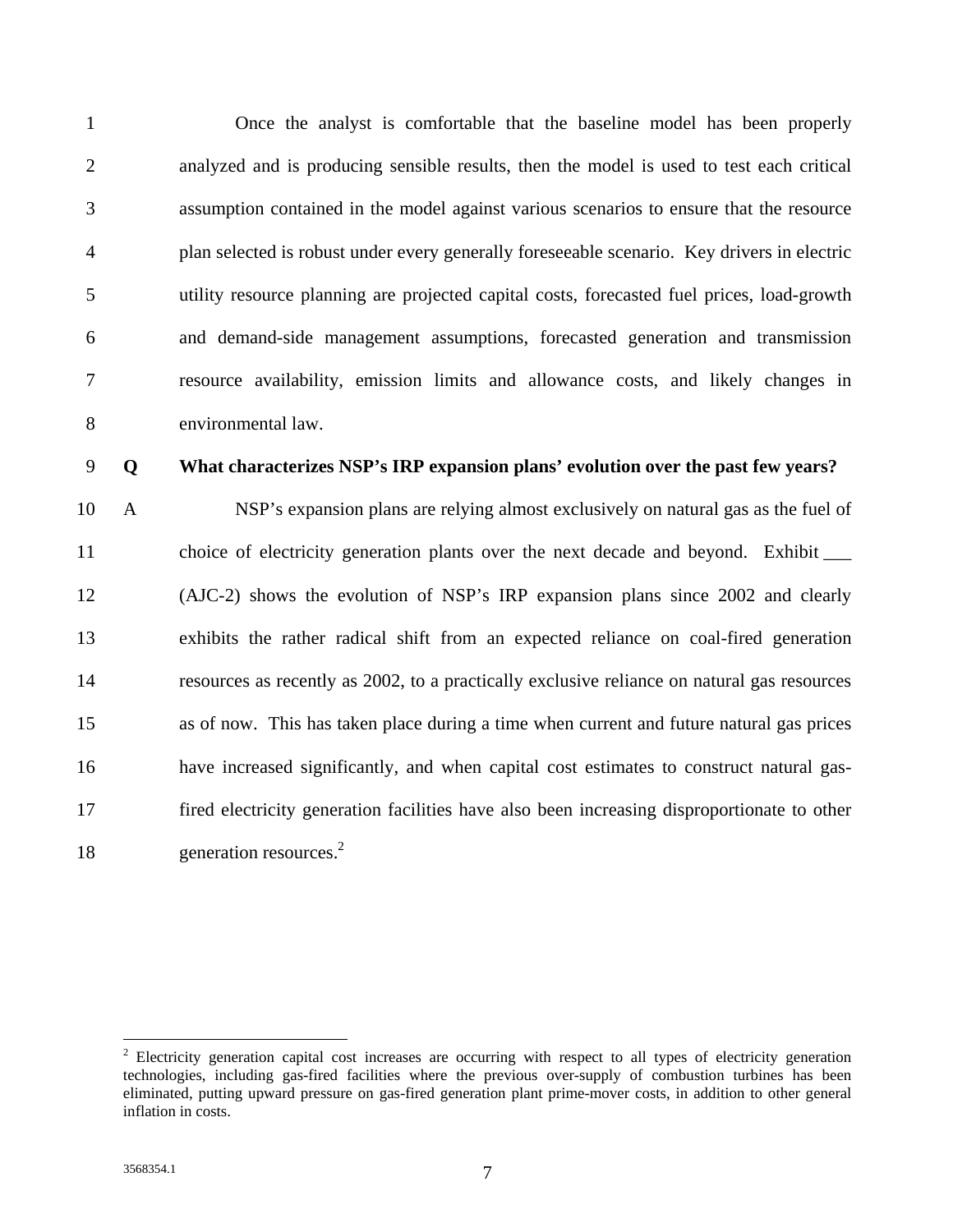## 1 **Q Are there also considerable changes in the mixture and timing of new resource**  2 **additions forecasted by NSP?**

3 A Yes. Exhibit \_\_ (AJC-3) shows how the mixture of forecasted required resource 4 additions has been changing substantially during the past few years. As recently as 2002, 5 NSP expected to add some 1,800 MW of coal-fired resources during the next decade, in 6 part to replace the coal-fired generation it converted to gas-fired generation as a result of the Metropolitan Emissions Reduction Project.<sup>3</sup> NSP is in the process of adding almost 8 2,000 MW of gas-fired additions that are being either built by NSP or obtained through 9 power purchase agreements.<sup>4</sup> NSP's IRP submissions in year 2002 showed an expected 10 increase in coal-fired generation to follow the near-term increased reliance on gas-fired 11 resources. Now, as Exhibit \_\_ (AJC-3) shows, there are numerous expected new gas 12 generation facilities in the works by NSP that are in addition to the large amount of gas 13 generation currently being readied to meet demand growth over the next few years (prior 14 to 2010).

### 15 **Q What cause for concern do these recent shifts in proposed expansion plans create?**

16 A Most importantly they show an expected increased reliance on natural gas fuel 17 supplies whose future price levels and volatility are subject to considerable uncertainty. 18 And somewhat counter-intuitively, these shifts in proposed expansion plans come at a 19 time when natural gas prices have increased steeply, and when natural gas-fueled power 20 plants' capital costs have also been increasing. Thus, although there could be scenarios 21 where an increased reliance on gas was appropriate, perhaps if gas prices were expected

<sup>&</sup>lt;sup>3</sup> See generally, data provided in the response to Excelsior Information Request No. 5.

<sup>&</sup>lt;sup>4</sup> ICF Consulting, Analyzing Xcel's 2004 Integrated Resource Plan, November 22, 2005.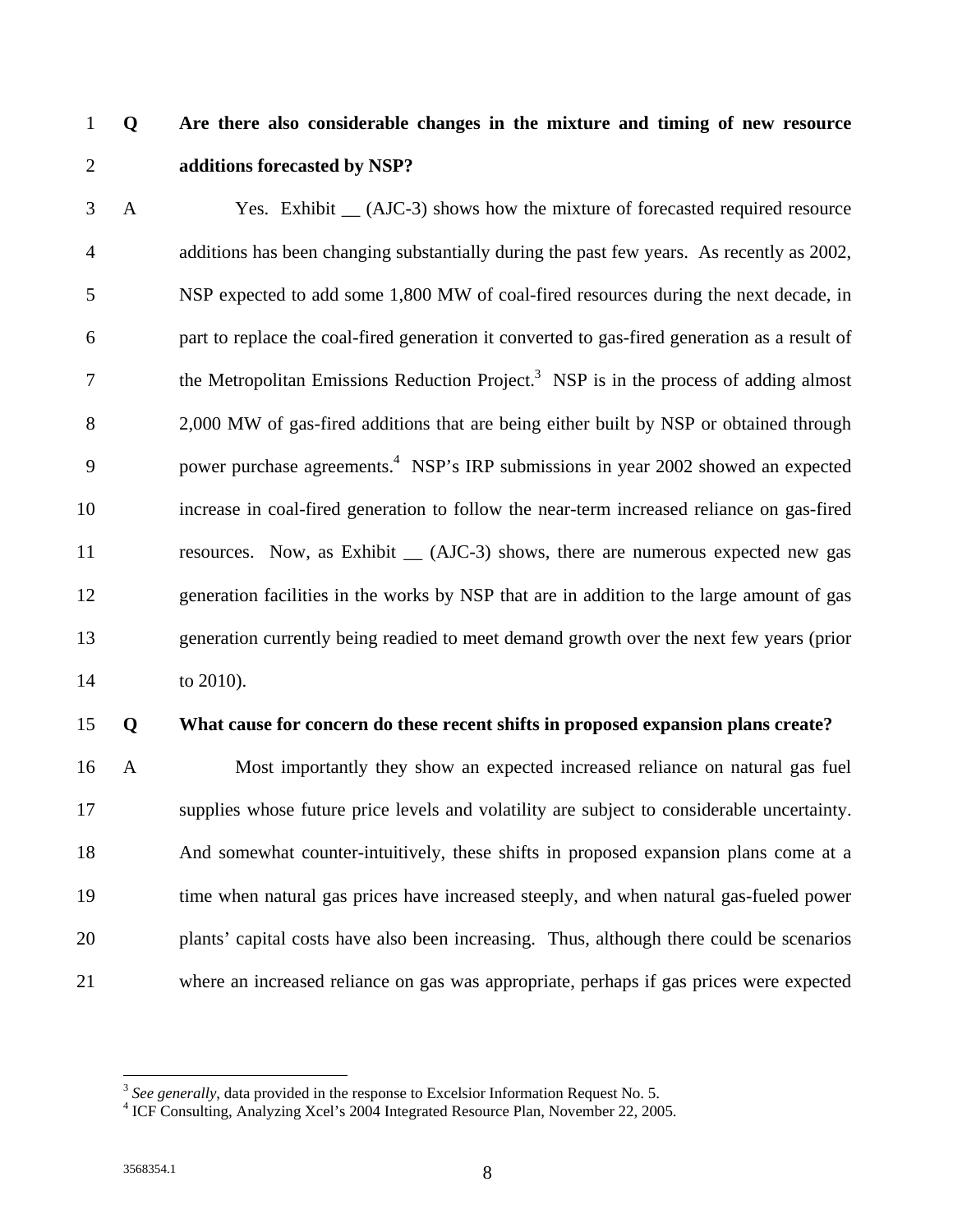1 to be low and/or gas plant capital costs were decreasing, at first glance the increased shift 2 toward natural gas is somewhat alarming.

## 3 **Q Do the Company's currently approved expansion plan forecasts represent the**  4 **precise path forward that NSP will follow?**

5 A Unfortunately it is very difficult to understand exactly what type of expansion is 6 expected going forward. While the Minnesota Public Utilities Commission ("MPUC") 7 has indicated in a July 2006 Order that NSP should begin pursuing options to provide 8 expanded generation capacity in the future, actual decisions will not be made until NSP 9 completes a certificate of need review process. And it is likely the case that NSP will 10 submit another IRP (currently due July 2007) while certificate of need proceedings are 11 ongoing. These multiple submissions containing marked changes in suggested expansion 12 plans are troubling.

13 For example, since the fall of 2004, NSP has revealed three different IRP 14 analyses, one in November 2004, another in November 2005, and another still in 15 September 2006. We see in each of these plans marked changes in the expected capacity 16 additions as described above. Thus, what is observed currently could quickly change and 17 shift back toward an indication that coal fuel generation may be economical.

18 **Q How can such variation in potential expansion plans occur?** 

19 A Such variation must be occurring as a result of the assumptions underlying the 20 Strategist analyses from which NSP's system expansion plans are derived. Because 21 Strategist results are a direct function of the series of assumptions required to establish an 22 expected least-cost expansion plan, there should be a straightforward means by which to 23 understand how system expansion plans may change over time. Although as I explain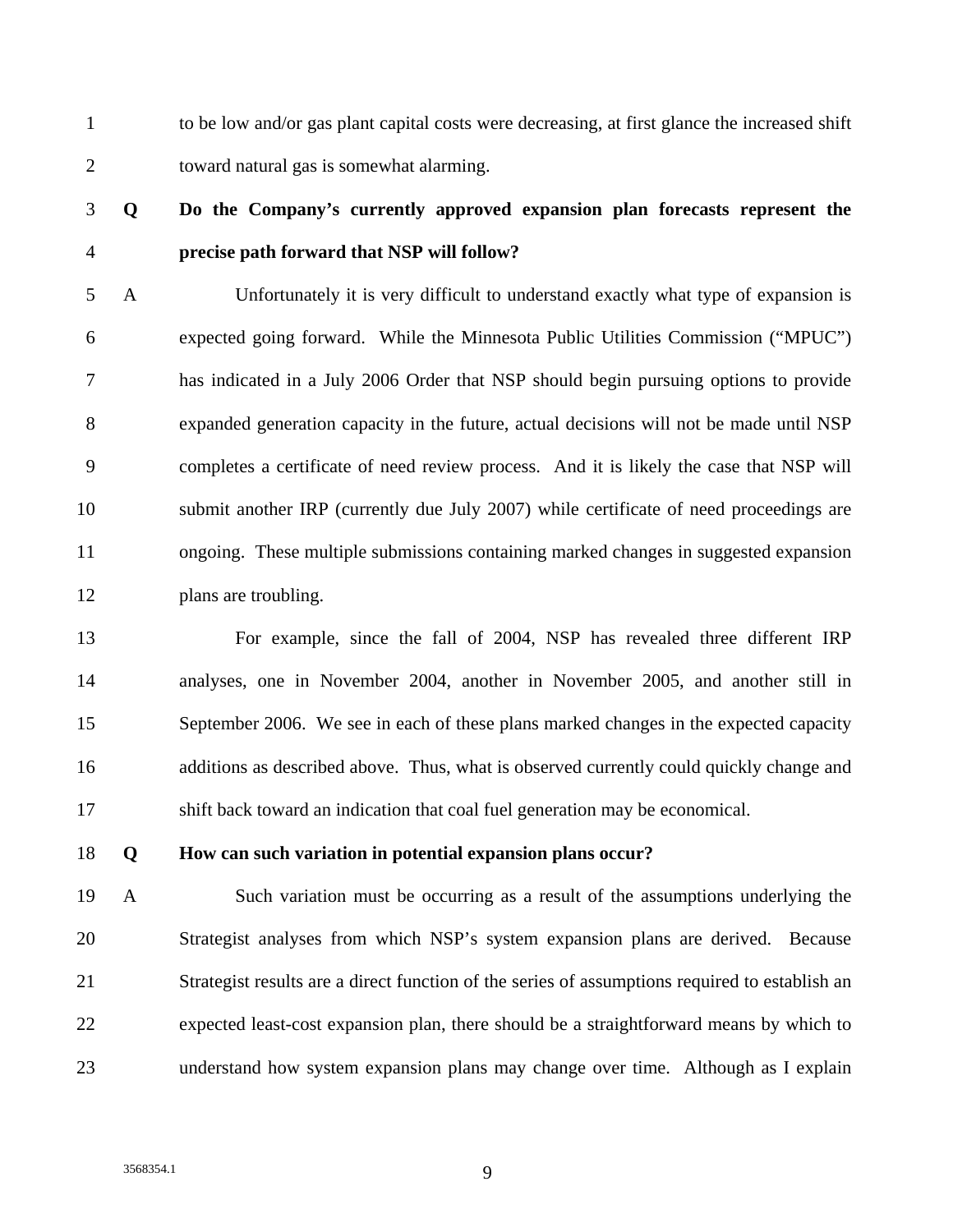1 below, considerable difficulty is encountered when trying to understand and evaluate the 2 differences observed in the expansion plans associated with the different vintage IRPs.

#### 3 **Q What are the reasons for the changes?**

4 A NSP was asked to explain the reasons for the shifting proposed expansion plans, 5 but has not done so at the time of filing this testimony. It seems that the Strategist model 6 will produce significantly different expansion plans with only minor changes in input 7 assumptions. Since we have experienced gas prices at levels that are two to four times 8 the levels they were in 2002, and NSP's gas price assumption input has increased 9 significantly, the Strategist output must be reacting to other variables, to such an extent 10 that they more than offset these swings in gas prices. This is of considerable concern 11 given its impact on system expansion planning, and the long lives of generating facilities. 12 Under such a planning approach that produces recommended plans that shift each time 13 short-term changes in the markets occur, a long-lead-time generation resource such as a 14 coal plant may not be consistently and explicably identified as economical; then such a 15 facility may never get built, even though it is the most robust choice under a wide variety 16 of planning scenarios. And the consequences of delays, in particular in the current 17 context, may result in significant inability to respond in the future.

### 18 **Q Why is delay particularly troubling in the current context?**

19 A As I described above, NSP's system expansion plans show continued reliance on 20 gas until the middle of the next decade. This means that between now and the middle of 21 the next decade NSP will have a significant portion of its expected fuel costs subject to 22 gas price variation, as NSP's analyses rely on fuel price forecasts that will be by 23 definition wrong. Moreover, NSP has made no indication that it plans to hedge its long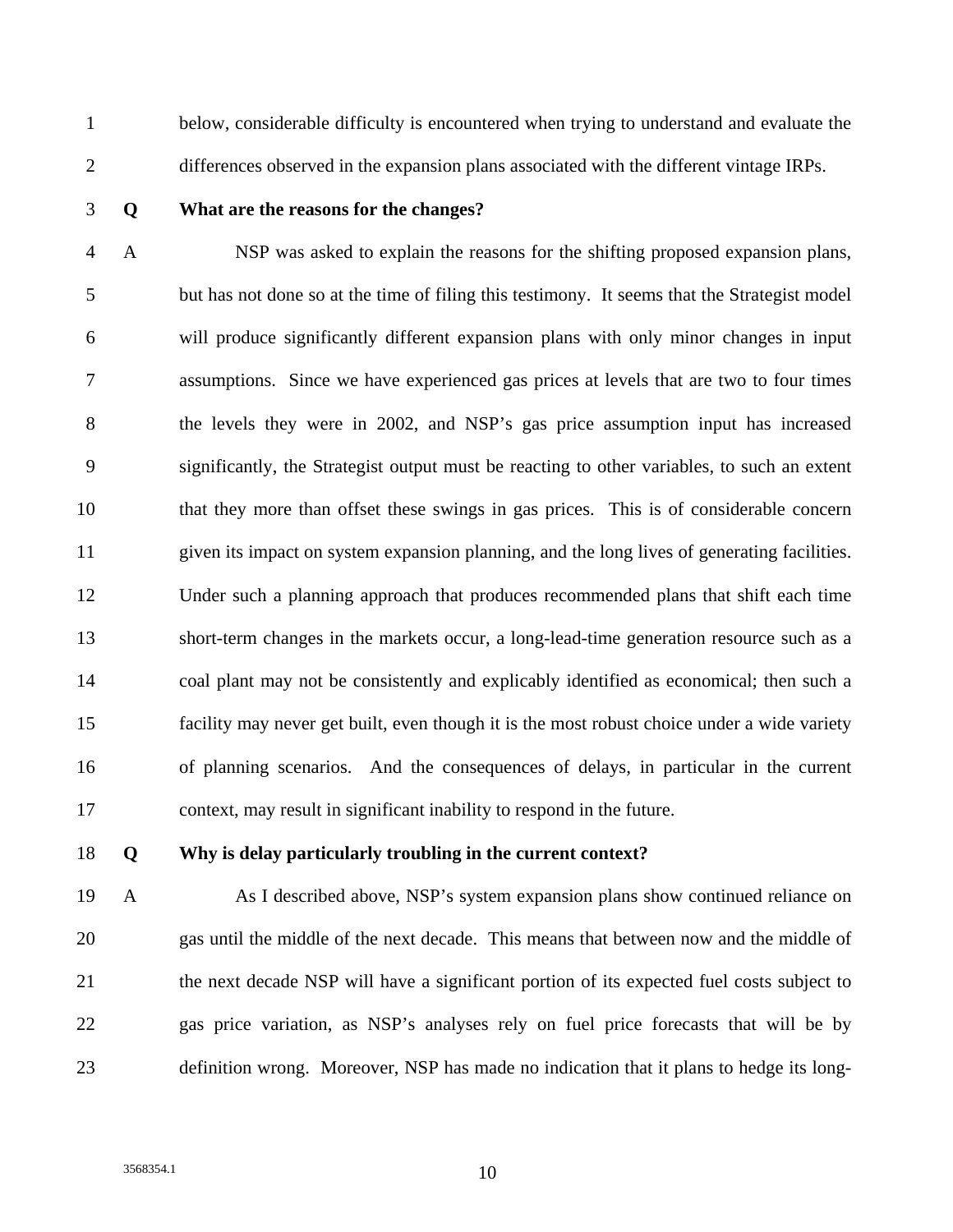1 term fuel costs, but instead plans to make presumably short-term market purchases, again 2 relying on only one fuel price forecast (as opposed to considering various fuel price 3 forecasts as I explain below). In addition to the exposure ratepayers will experience to 4 natural gas price fluctuations from 2011 to 2015, there is no assurance that NSP will add 5 coal-fired generation in the middle of the next decade. If it does not, NSP will be faced 6 with an ever-increasing reliance on natural gas, which may be extremely costly.

#### 7 **Q How can you be sure that this is a significant risk?**

8 A While system planning never takes place under conditions of complete certainty, I 9 have prepared Exhibit \_\_ (AJC-4) to show graphically the primary fuel reliance changes 10 underlying the most recent system expansion plan offered by NSP. As Exhibit  $\qquad$ 11 (AJC-4), shows clearly, NSP's most recent projected expansion plan relies on gas near 12 term, with an expected enormous increase in coal-fired generation beginning in the 13 middle of the next decade. Exhibit AJC-4 also shows how Mesaba would lessen 14 projected gas consumption as it reduces NSP's demand for natural gas. Because NSP 15 forecasts that projected gas consumption drops considerably in the years following the 16 dates the new coal plants come on line, this also signals a reduction in utilization of the 17 gas plants. This means that a substantial amount of newly built gas-fired capacity would 18 become considerably less utilized, calling into question whether the investments are cost-19 effective under an uncertain future. In essence, the current proposed system expansion 20 plans resulting from IRP analyses seem to indicate that considering building gas plants is 21 a good idea over the next few years, but a shift back toward coal is inevitable. But such a 22 strategy entails considerable risk, as NSP has not considered in any of its analyses the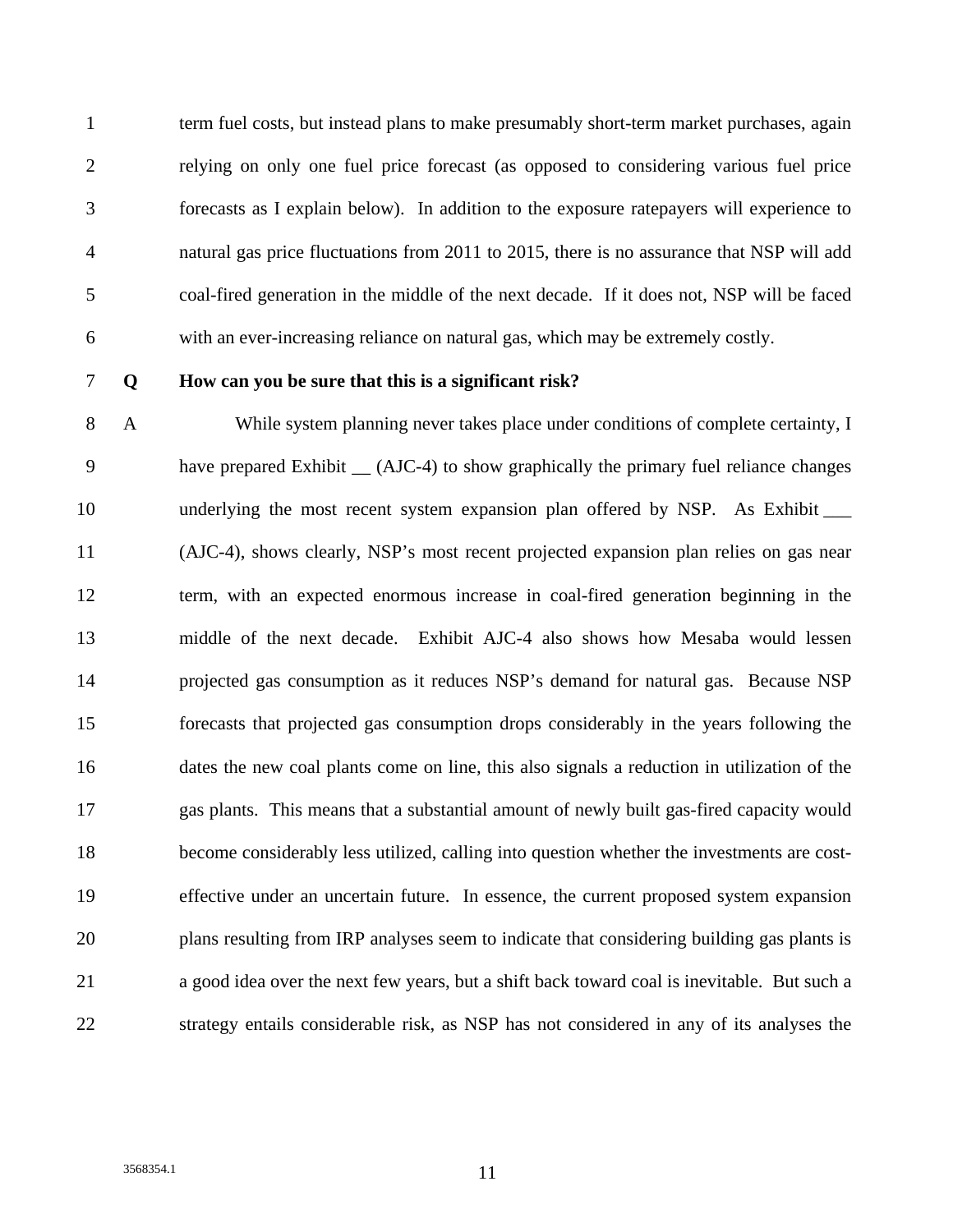1 potential impacts of future environmental policies that increase future demand for natural 2 gas and increase costs for relying on coal.

#### 3 **Q Please explain.**

4 A The analyses that NSP has provided in this proceeding comparing the system with 5 and without the Mesaba plant essentially ignore important uncertainties and instead focus 6 on a single scenario that NSP has developed under which the Mesaba facility costs more 7 than relying on natural gas. NSP's witness Engelking's Direct Testimony and Schedules 8 present an extremely narrow set of system impact analyses that focus primarily on 9 Mesaba's cost structure without evaluating how the addition of the Mesaba facility may 10 guard against future increased gas prices and the impact of more aggressive global 11 warming policy. Moreover, given that NSP's so-called resource plan analyses provided 12 with Ms. Engelking's Direct Testimony do not consider gas price variations or 13 greenhouse gas policy, the outcome showing increased reliance on coal occurring years 14 into the future must be considered at a minimum as an untested future outcome.

## 15 **Q What do you conclude then regarding NSP's analyses of the economic impact of the**

16 **Mesaba facility on the NSP system?** 

17 A I conclude that it is insufficiently narrow in its focus to be useful as anything 18 more than a single scenario for how Mesaba may impact the system. Considering only 19 one system expansion plan, with marked differences when compared to the most recently 20 submitted plan, as a basis for comparing the economic impact of Mesaba ignores at least 21 two important elements impacting this type of analysis: fuel price uncertainty and 22 environmental regulatory framework. At a minimum there need to be several scenarios 23 under various fuel price and environmental policy futures (each of which will entail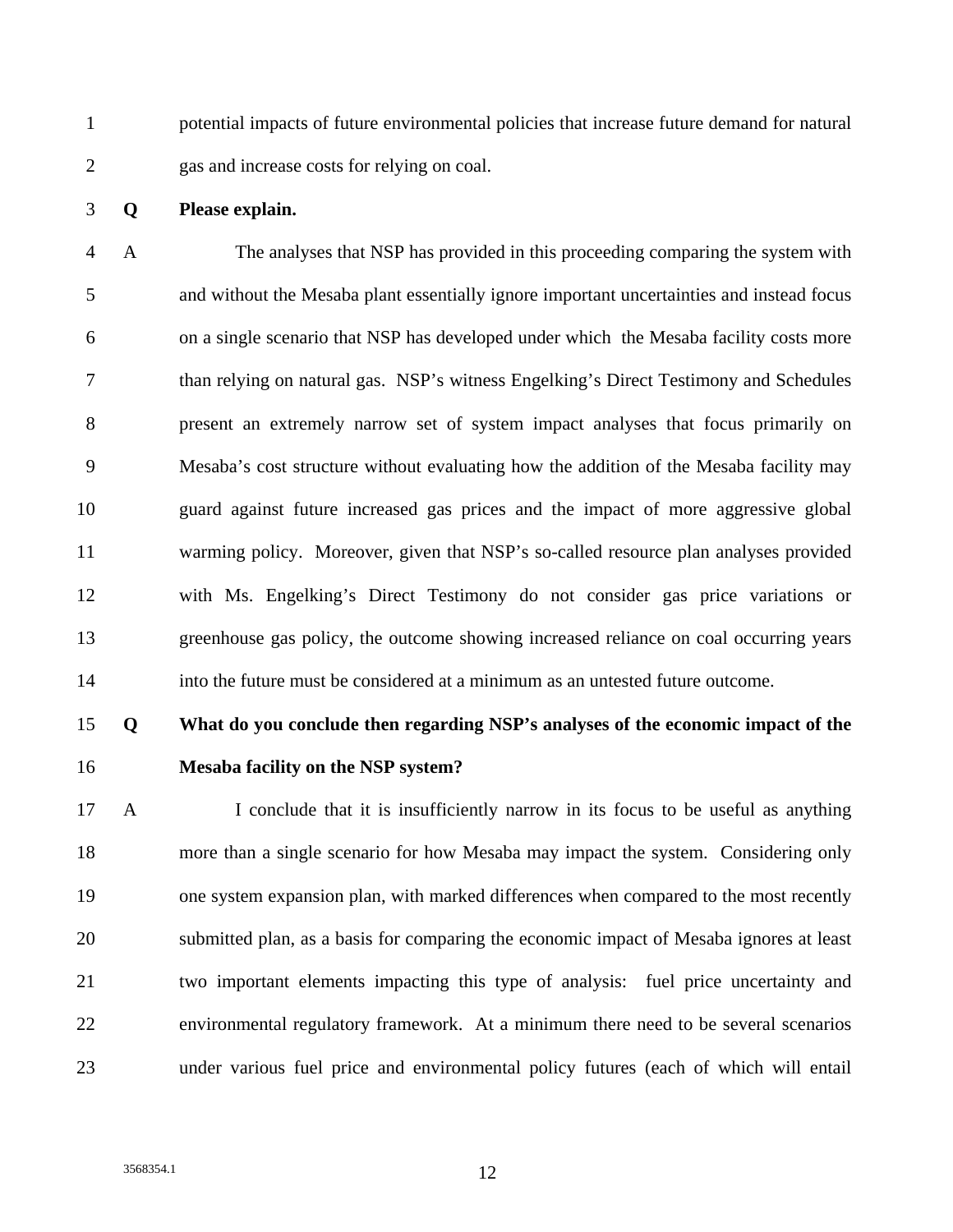1 different projected system expansion plans) against which Mesaba's impact can then be 2 compared to see if it represents an appropriate plant addition. Moreover, to the extent 3 other underlying assumptions (e.g., demand and DSM forecasts, generation availability, 4 going-forward capital costs, etc.) are found to be critical to ensure the completion of a 5 robust analysis, these ought to be considered as well.

6 **IV. RATE IMPACT**

## 7 **Q How has the Hervey Direct Testimony presented an estimated expected incremental**  8 **impact on rates due to the proposed Mesaba power purchase agreement?**

9 A Mr. Hervey has indicated that he believes that the expected rate impact associated 10 with Mesaba would be derived from the addition of the following three quantitative 11 impacts: generation revenue requirements, NSP capital structure, and incremental 12 transmission costs. Mr. Hervey has gathered the input data to conduct his analyses from 13 Ms. Engelking for the generation revenue requirements; Mr. George E. Tyson II and 14 Mr. Marvin E. McDaniel for the capital structure impact; and Mr. Richard Gonzalez for 15 the incremental transmission costs. Mr. Hervey's Direct Testimony then presents the 16 summation of these three impacts under three different generation revenue requirement 17 scenarios and presents estimated expected rate impacts for the years 2010-2033, with an 18 emphasis on the year 2012 impact. He concludes that he believes the expected 19 incremental rate impact will likely be 8.7% in the year 2012 (an increase to an average 20 monthly customer bill (750 KWh) of approximately \$5.50),<sup>5</sup> although he notes that he 21 expects that the expected rate impacts ought to decline over time.

 $<sup>5</sup>$  Hervey Direct Testimony at Table 2, corrected per Errata dated October 6, 2006.</sup>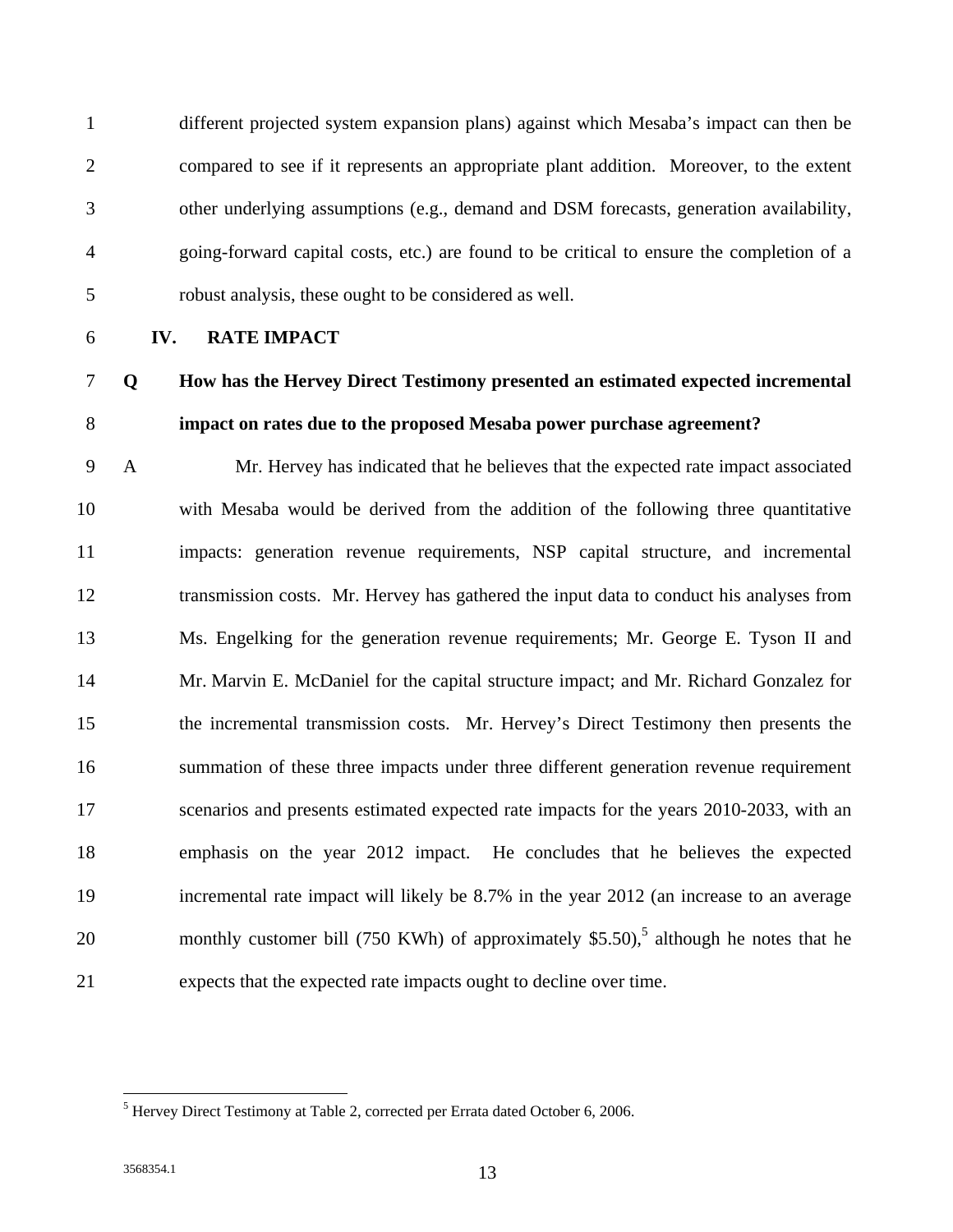#### 1 **Q Does Mr. Hervey explain why he focuses on the year 2012?**

2 A No. He apparently elected to emphasize the first year during which Mesaba will 3 be operational in order to present a view that a large expected rate impact will result. 4 Although, he fails to mention that the Mesaba power purchase agreement is structured in 5 a way where there may be higher costs in the first years of operation, or that it may be the 6 case that there are not costs incurred that are any higher in the early years than the costs 7 that would be incurred running NSP resources. Focusing on 2012, and using results that 8 clearly disfavor Mesaba, are inappropriate and provide little probative value.

## 9 **Q Is Mr. Hervey's analysis realistic or valuable to an analysis of the Project's expected**  10 **impact on NSP rates?**

11 A No. As I describe below, his estimated expected first-year rate impact is based 12 solely on Strategist runs presented by Ms. Engelking, which are flawed and overestimate 13 the impact of the addition of the Mesaba plant on generation revenue requirements. 14 Moreover, the rebuttal testimony of Mr. Gale and Ms. Meal explains that Mr. Hervey's 15 capital structure impacts are inappropriate and should not be included. In addition, it 16 does not appear that transmission system impacts should be included either, as to the best 17 of my knowledge these types of impacts have not been included for any generation 18 source added by NSP, and thus including them for Mesaba is inappropriate. Finally, a 19 review of Mr. Hervey's roughly 20 years of projected expected estimated rate impacts 20 reveals a rather unusual pattern that calls into question the overall accuracy of the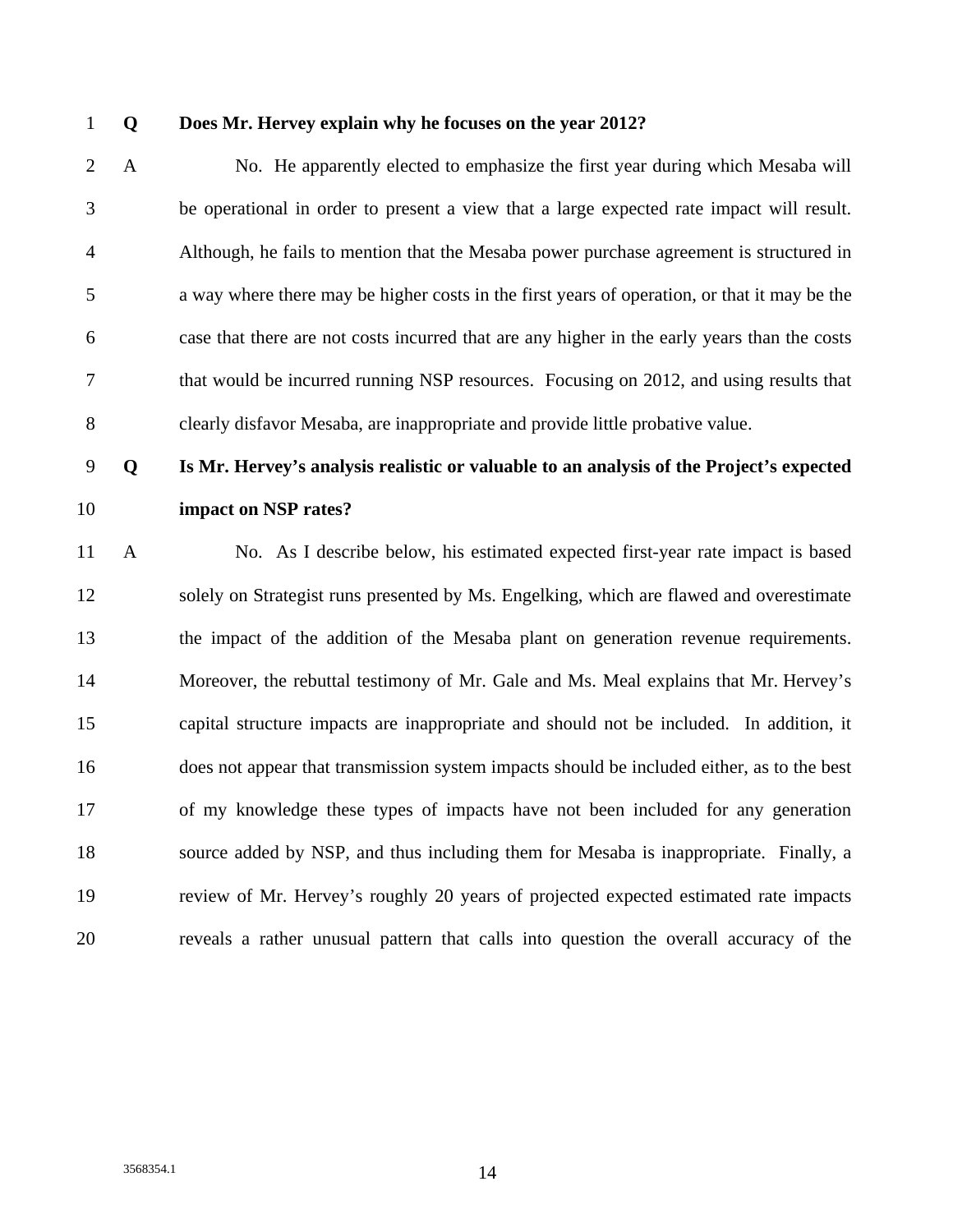1 Strategist runs that have been presented by Ms. Engelking and supposedly relied upon by 2 Mr. Hervey. $6$ 

## 3 **Q Please explain what you believe is a more appropriate approach for estimating the**  4 **expected rate impact.**

5 A I believe that with respect to the type of future-year scenario analysis that is being 6 conducted to analyze the impact of the Mesaba facility on the NSP system, it is more 7 appropriate, straightforward, and logical to estimate expected rate impact by examining 8 the net benefit or cost of adding the Mesaba plant appropriately derived by comparing the 9 NSP system with Mesaba and then as it would likely be without Mesaba.<sup>7</sup> This net 10 impact can then be converted into a fixed annual dollar amount for the years when 11 Mesaba is operational in the analysis (in this instance 2012-2033) and thereafter an 12 expected rate impact can be estimated using the annualized value. The potential impact 13 can then be sensitized by simply changing the expected incremental benefit.

## 14 **Q What leads you to conclude that the analysis provided by NSP is not reflective of**  15 **any likely real outcome?**

16 A Mr. Hervey's current analysis is based on generation revenue requirements 17 estimated for over 20 years. An examination of the trend of the estimated expected rate 18 impacts reveals that they are quite volatile and cannot possibly be representative of the 19 type of impact that will occur due to the Mesaba power purchase agreement. The 20 addition of Mesaba will ultimately result in a fixed monthly capacity charge and a fixed

<sup>&</sup>lt;sup>6</sup> I note that Mr. Hervey's workpapers provided in the response to Information Request No. 86 do not match the Strategist runs provided in the response to Information Request No. 4. Thus, I am unable to confirm the source of the analyses that Mr. Hervey has relied upon when making his analyses.

 $7$  This means not conducting the same type of analysis that Ms. Engelking conducted but instead examining a resource expansion plan that has been developed using a more robust analysis. Such an analysis is described in the Rebuttal Testimony of Maria Fusco Scheller.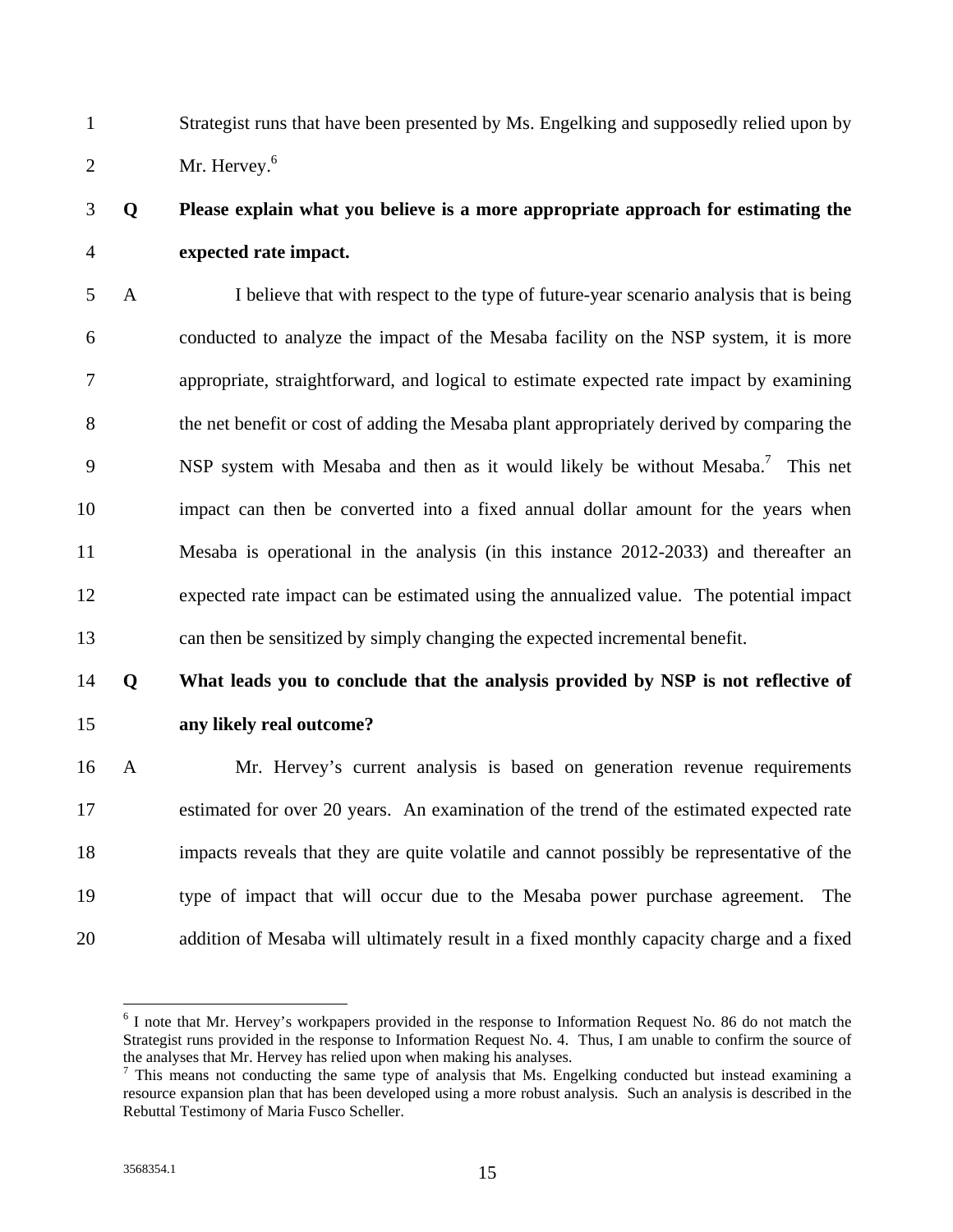1 operation and maintenance charge that escalates, but is only 10-20% of the capacity 2 charge. Because the tariff is designed to produce a capacity payment that reduces in real 3 terms over time, logically the impact of Mesaba on rates will start at some level and then 4 decline over time. Exhibit \_\_ (AJC-5) depicts this graphically against what Mr. Hervey 5 has presented. As Exhibit  $_{\text{AIC}}$  (AJC-5) shows, Mr. Hervey's impact is highest in 2012, but 6 moves up and down with considerable volatility over the years. As the revised estimated 7 expected impact shows, the logical nominal impact on rates will start out at higher levels 8 in 2012 and 2013, sloping downward and then leveling off. The volatility produced by 9 NSP's Strategist modeling runs must be due to assumptions of NSP, or the model itself, 10 that have nothing to do with the Mesaba facility.

## 11 **Q Why is the incremental rate impact shown in Exhibit \_\_\_ (AJC-5) so much lower**  12 **than Mr. Hervey's estimate?**

13 A Instead of the inappropriate year 2012 impact that Mr. Hervey has used in his 14 analyses of nearly \$270 million dollars, I have used an annualized impact based on an 15 estimated net present value increase in costs with Mesaba of \$100 million over the years 16 2012-2033 reported in the Rebuttal Testimony of Maria Fusco Scheller. This translates 17 to about \$15 million per year, which as Exhibit \_\_\_ (AJC-5) shows is a little less than 18 .5% yearly increase over the multi-year period. This results in a little more than a 19 \$.25/month expected impact on a residential customer's bill with a 750 KWh usage, 20 which is essentially negligible. Moreover, to the extent there is an impact, the trend in 21 the impact slowly decreases, which is consistent with the structure of the Mesaba power 22 purchase agreement and the impact it should have on NSP's rates.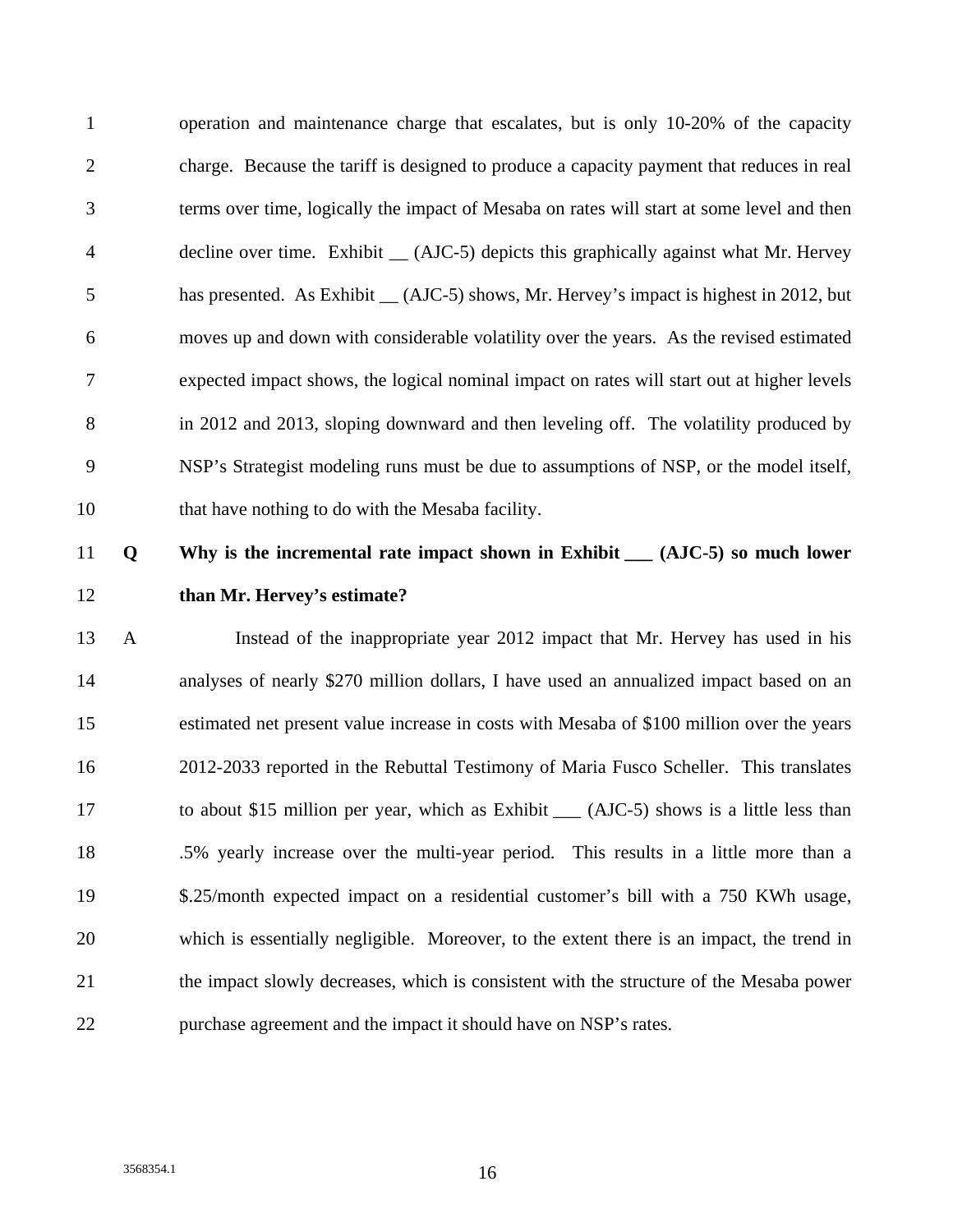### 1 **V. TESTIMONIAL INCONSISTENCIES**

2 **Q Please describe what you mean by testimonial inconsistencies.** 

3 A In this instance I use the phrase "testimonial inconsistencies" to refer to two types 4 of problems observed with respect to the Engelking and Hervey Direct Testimonies. 5 First, the results presented in each of their testimonies cannot be directly linked to the 6 supposed input files, which were provided in Information Response Nos. 4 and 5 as a 7 series of Strategist runs' inputs and outputs. I understand that these various analyses are 8 the basis of the tabulations presented by Ms. Engelking and Mr. Hervey, but I have been 9 unable to match up the Strategist runs to the tabulations in the testimony. And second, 10 Ms. Engelking and Mr. Hervey present certain results that logically one would expect to 11 be exactly the same, but a review of their testimonies reveals unexplained differences.

## 12 **Q What types of difficulties were encountered when trying to verify the analyses in the**  13 **Engelking and Hervey Direct Testimonies?**

14 A The main problem encountered was that the Strategist results received through 15 Information Response No. 4 could not be directly utilized to verify the tabulations 16 presented by Ms. Engelking and Mr. Hervey. For example, the Engelking Direct 17 Testimony presents three tabulations (Tables 1-3) where Ms. Engelking compares the 18 results of her newly presented resource plan's Present Value Revenue Requirement 19 ("PVRR") with a resource plan that includes the Mesaba facility. Ms. Engelking 20 indicates in her testimony that the various PVRRs were calculated using Strategist. 21 But when examining the Strategist results, it was not possible to match the values 22 presented in her tables to the Strategist output. This same problem exists when 23 examining Mr. Hervey's testimony as well. That is, Mr. Hervey presents tabulations in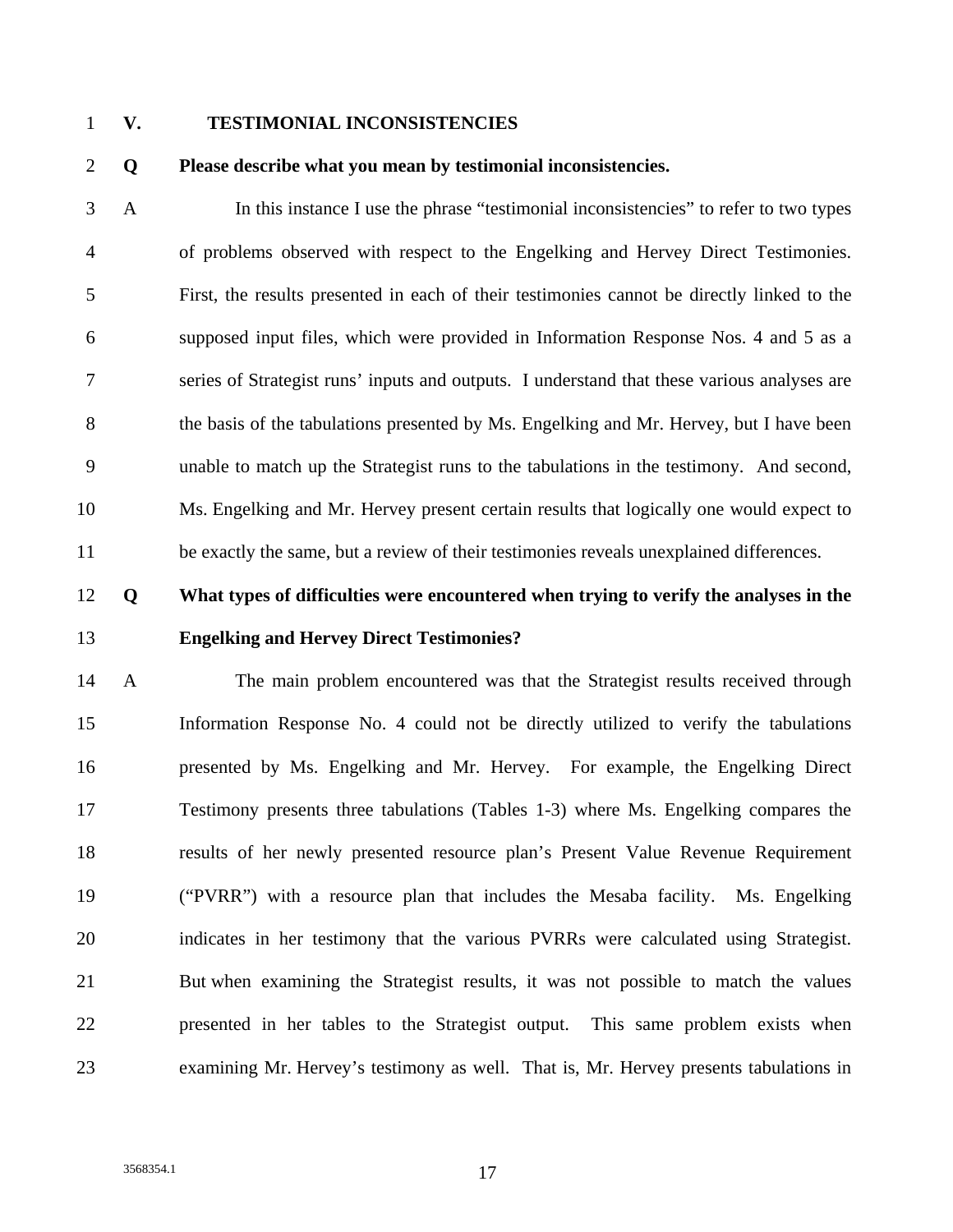1 Exhibit\_\_\_ (MAH-1), Schedules 2-6, that cannot be directly linked to the Strategist 2 results. Thus, both testimonies suffer from a similar problem of not being able to be 3 linked to Strategist modeling results.

#### 4 **Q What have you done to investigate these differences?**

5 A To explain the difficulties associated with connecting the Strategist results to the 6 testimonies' tabulations, I prepared Exhibit \_\_ (AJC-6) which presents a summary of the 7 results of the analyses I conducted. As Exhibit \_\_ (AJC-6) shows, attempts to match the 8 Strategist output to the testimonial tabulations resulted in the observed differences. 9 Although in some instances it was possible to get close to the values presented, there 10 were always inexplicable differences. Moreover, as Exhibit  $\angle$  (AJC-6) shows, the only 11 means by which it was possible to closely match the results in the testimonies was to use 12 different Strategist outputs. That is, it appears Mr. Hervey used revenue requirement 13 results, while Ms. Engelking used utility cost estimates.

#### 14 **Q What else does the analysis show?**

15 A The results shown in Exhibit (AJC-6) also show that the calculated differences 16 between the newly revised resource plan with and without Mesaba presented by 17 Ms. Engelking and Mr. Hervey differ considerably. And the various comparisons they 18 make also differ considerably. Thus, there is not a consistent basis presented for making 19 comparisons of the impact of the Mesaba facility on the Company's system.

### 20 **Q What does the analysis lead you to conclude?**

21 A I conclude that Ms. Engelking and Mr. Hervey must be making adjustments to the 22 Strategist outputs that have not been reported. Without being able to verify the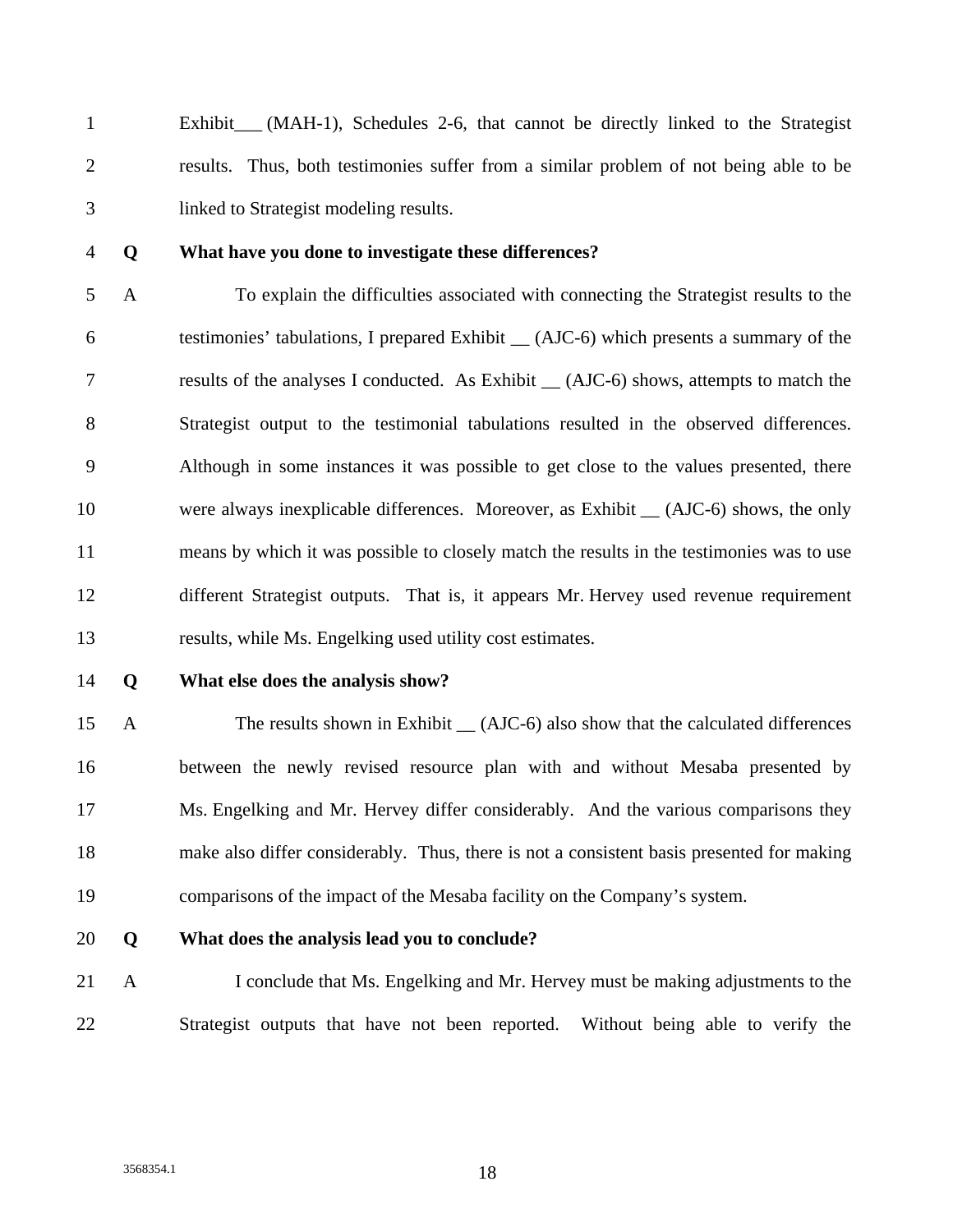1 adjustments themselves, and the purpose of the adjustments, it is not possible to verify 2 their analyses or conclude that they are accurate.

### 3 **VI. CONCLUSIONS**

### 4 **Q Please summarize your conclusions.**

5 A I conclude that the Engelking and Hervey Direct Testimonies cannot be relied 6 upon by the MPUC to make a determination on Excelsior's application. The results and 7 analyses presented in the Engelking Direct Testimony are not sufficiently robust such that 8 useful conclusions can be reached. Moreover, the inexplicable shifts in NSP's IRPs' 9 suggested expansion plans create significant cause for concern: to the extent NSP's 10 system becomes significantly reliant on gas-fired resources in an environment where gas 11 prices are high and volatile, customers will experience significant variation in electricity 12 rates. Next, I conclude that Mr. Hervey's estimated expected rate impact is far too high 13 and uncertain due to its reliance on faulty analyses for its derivation. At most the 14 expected rate impact ought to be negligible and I show that logically his multi-year 15 analysis does not make sense, and offer a more appropriate approach for considering the 16 expected impact of the Mesaba power purchase agreement on NSP's rates. Finally, I 17 conclude that NSP's witnesses have not provided workpapers and back-up materials that 18 allow the verification of the translation of their results into testimonial exhibits.

19 **Q Does this conclude your rebuttal testimony in this case?** 

20 A Yes.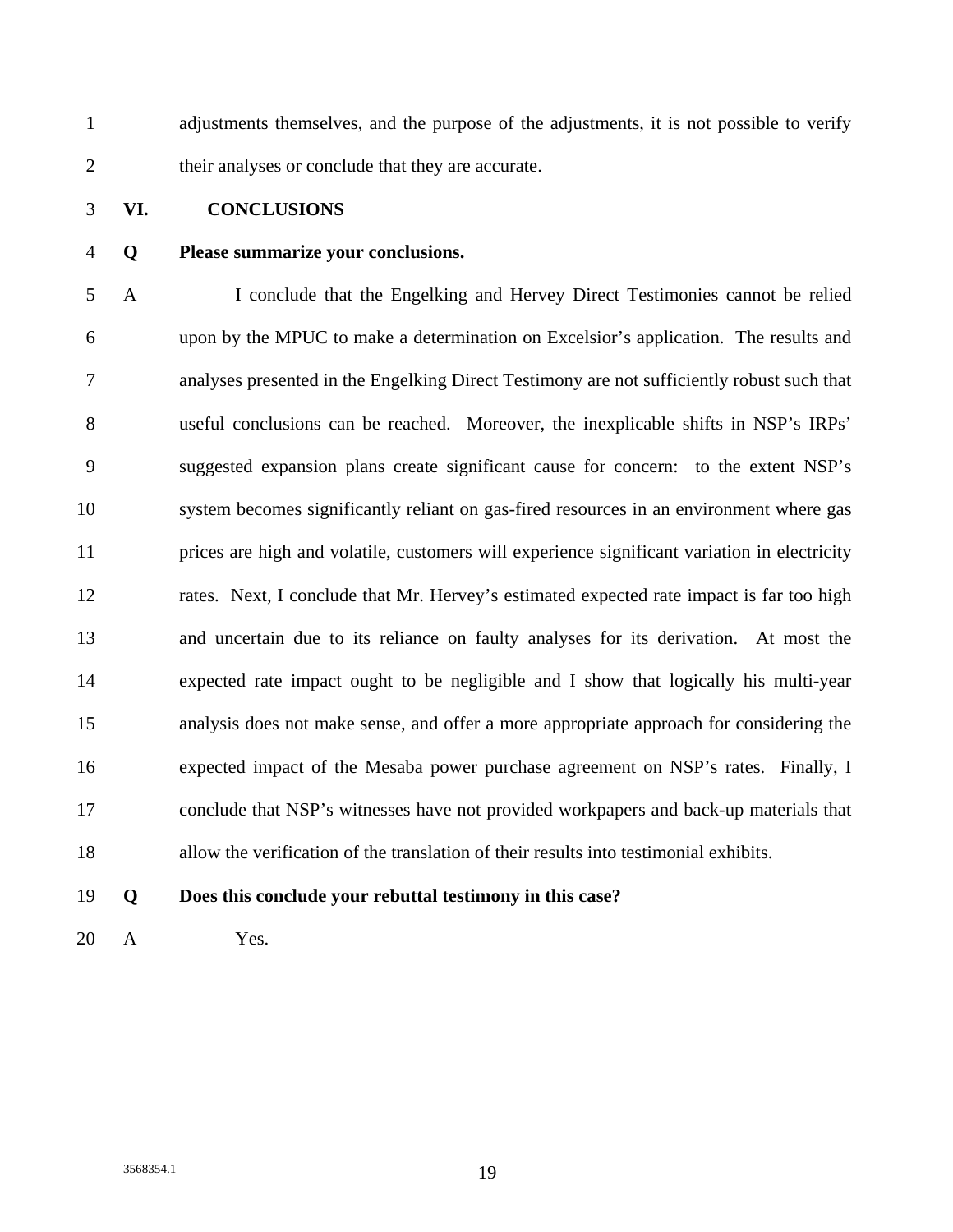## EXHIBIT  $\_\_\_\$ (AJC-1)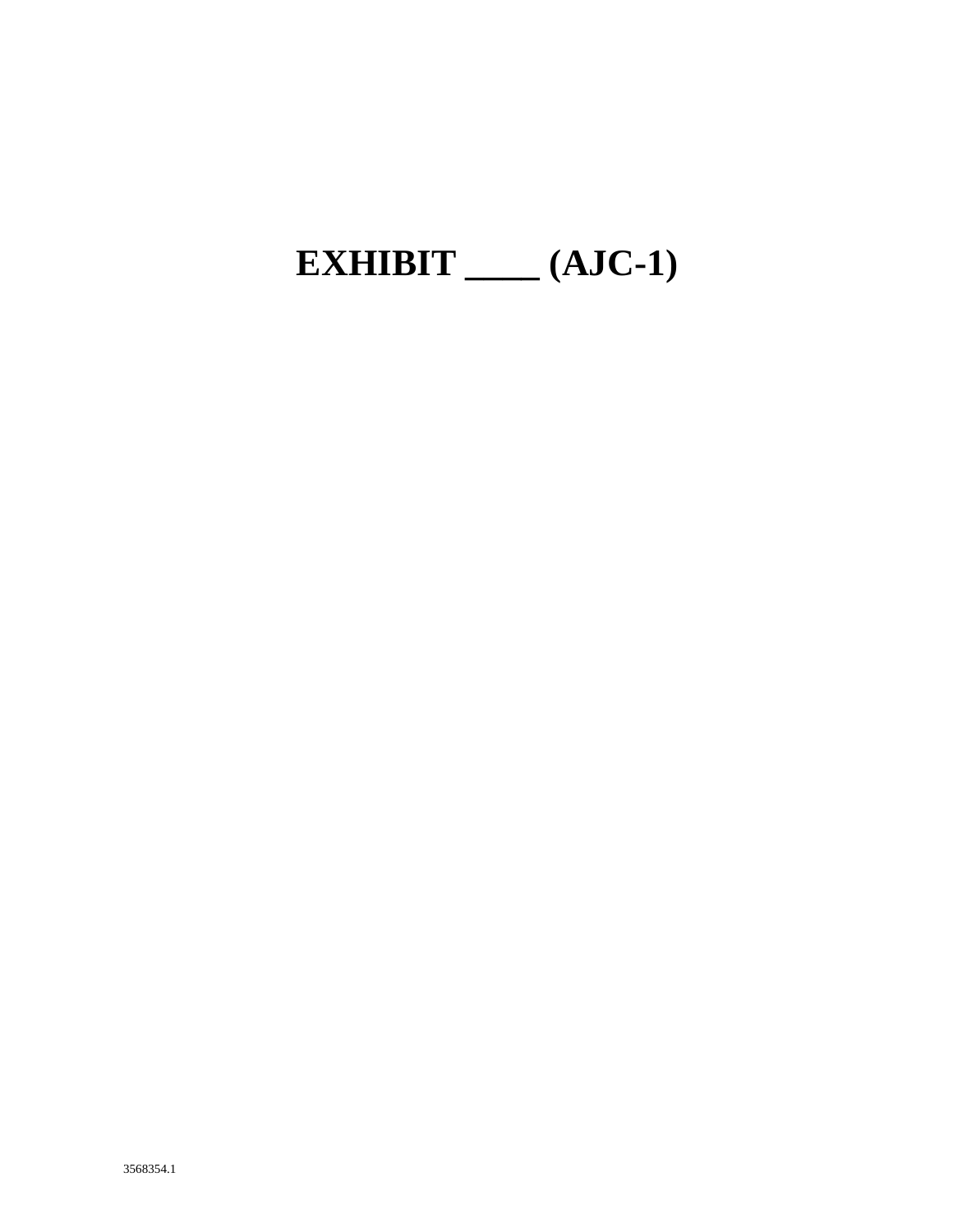## EXHIBIT  $\_\_\_\$ (AJC-2)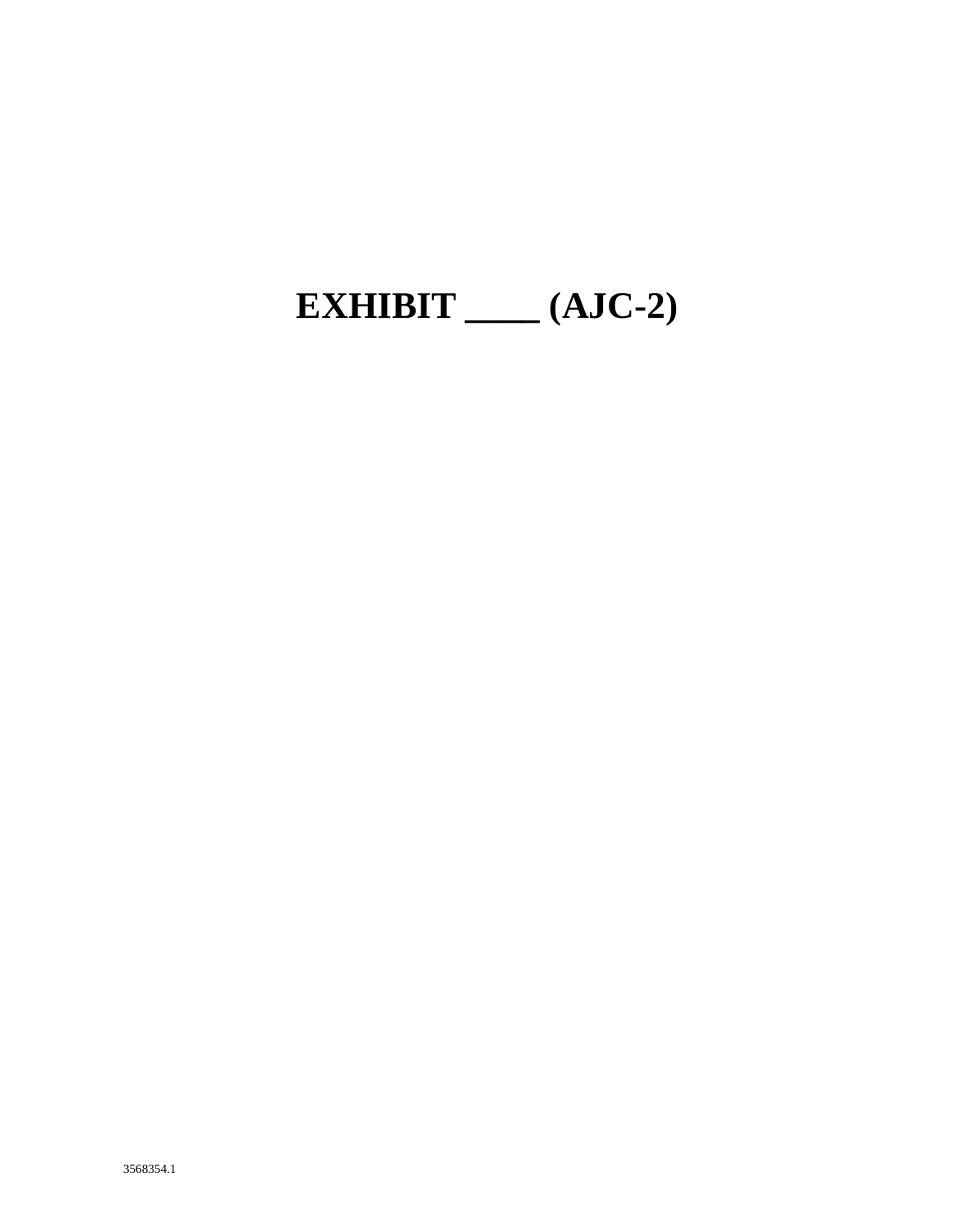# EXHIBIT  $\_\_\_\$ (AJC-3)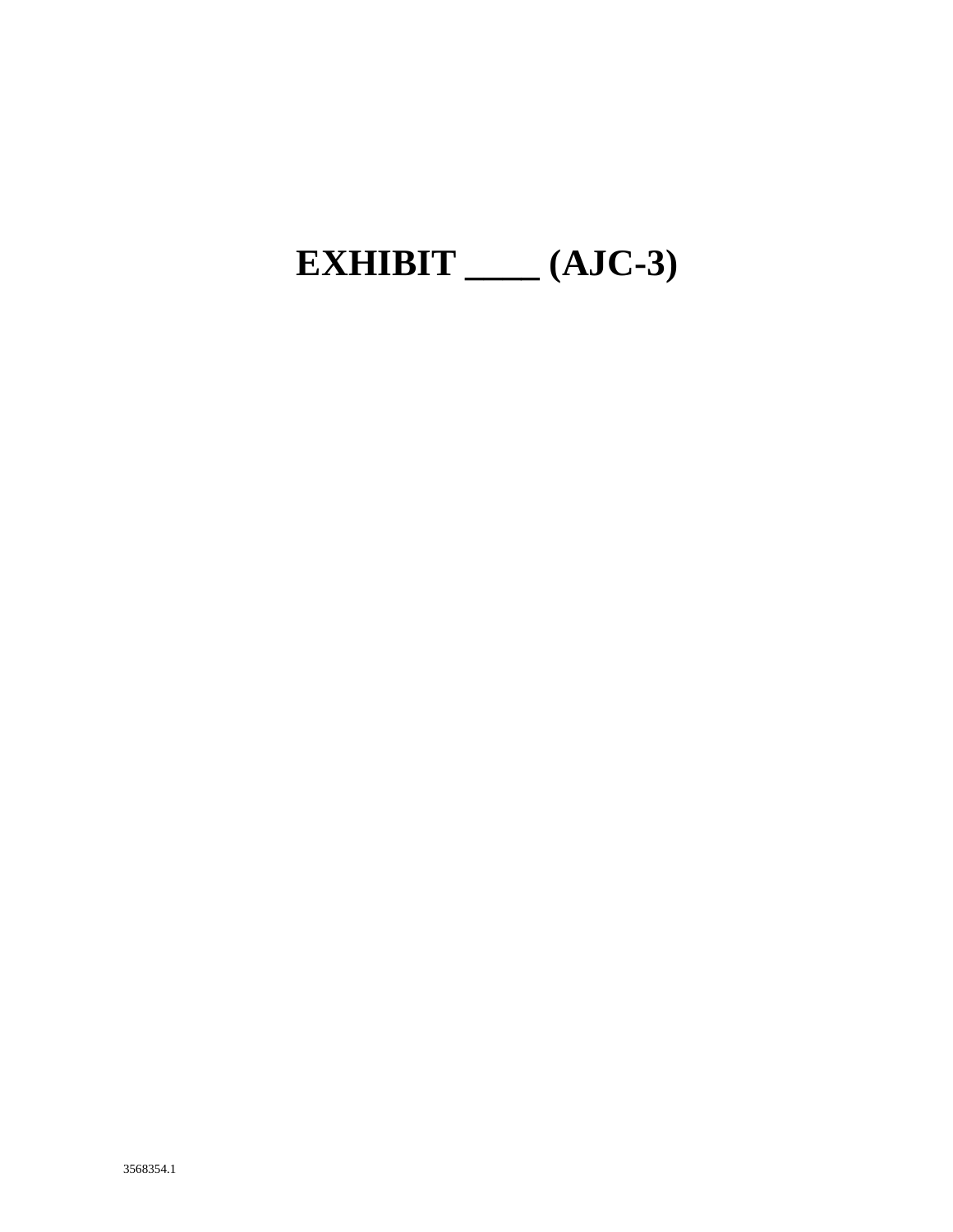# EXHIBIT  $\_\_\_\$ (AJC-4)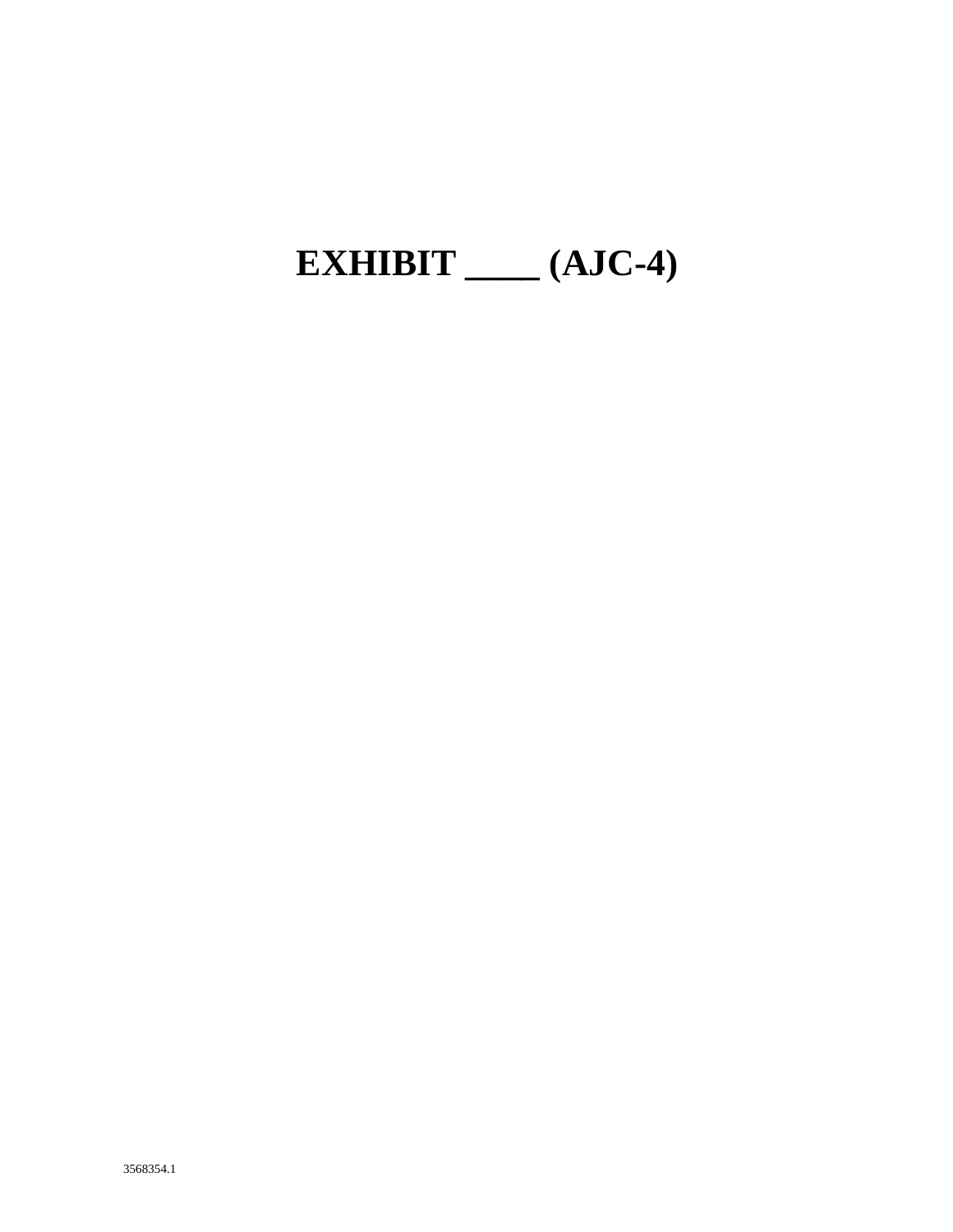# EXHIBIT  $\_\_\_\$ (AJC-5)